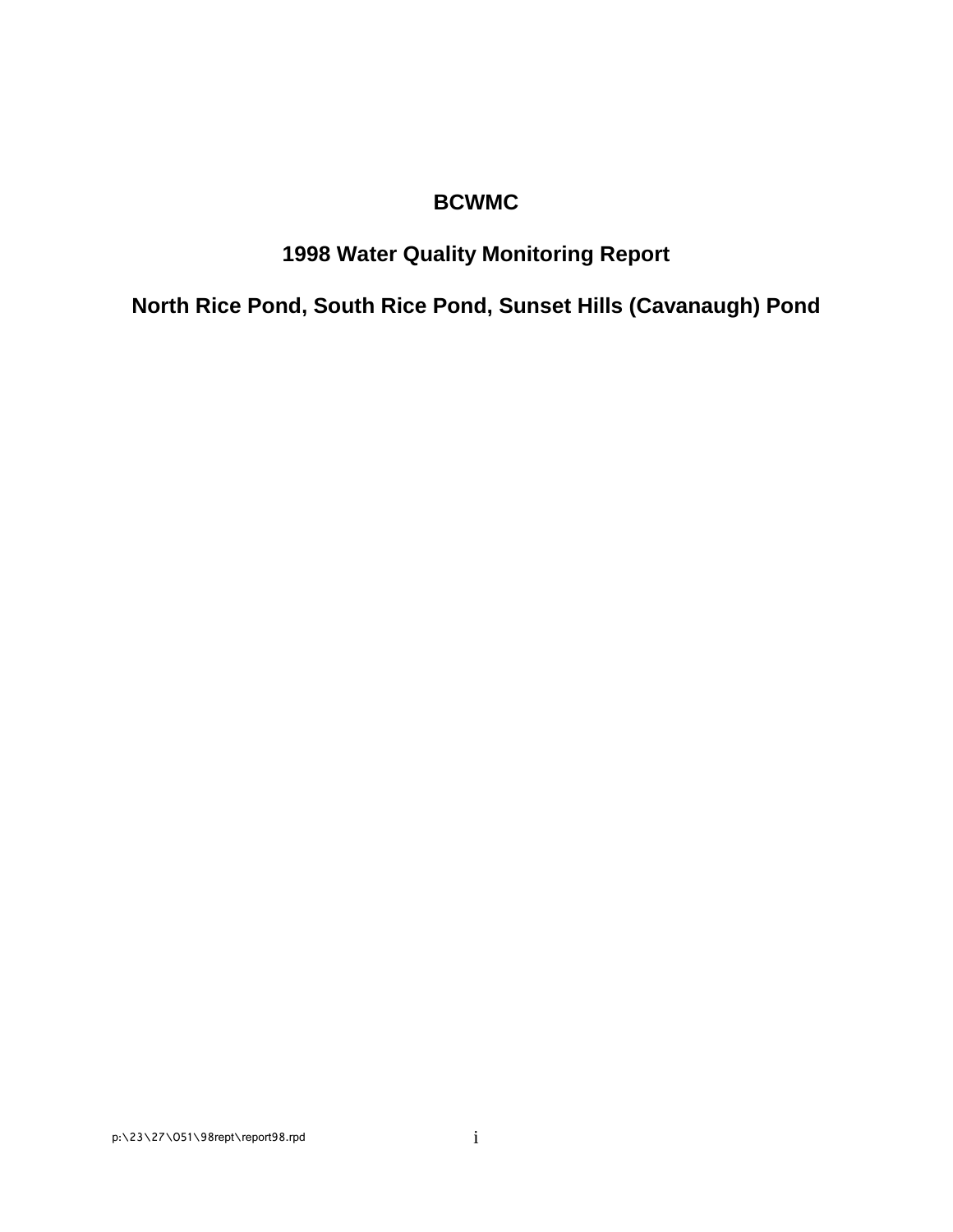The Bassett Creek Water Management Commission (BCWMC) has periodically monitored the water quality of its ten major lakes and various ponds since its formation in 1970. The objective of the lake monitoring program is to detect changes or trends in water quality over time.

This report presents the results of water quality monitoring of the three water bodies (Sunset Hill, North Rice, and South Rice) sampled during 1998. It concentrates on the three principle water quality indicators: total phosphorus (TP) concentration, chlorophyll  $a$  concentration, and Secchi disc transparency. It also includes analysis of aquatic macrophytes, phytoplankton, and zooplankton communities in these systems.

The conclusions from the water quality monitoring in 1998 are as follows:

#### **Sunset Hill Pond (Cavanaugh Lake)**

- The pond has a trophic status of eutrophic to slightly-hypereutrophic. This is indicative of a water body rich to extremely rich in nutrients, especially phosphorus.
- Algal blooms during the late summer contributed to significantly decreased water transparency. Algal growth in Sunset Hill Pond may be controlled by reducing phosphorus inputs to the pond.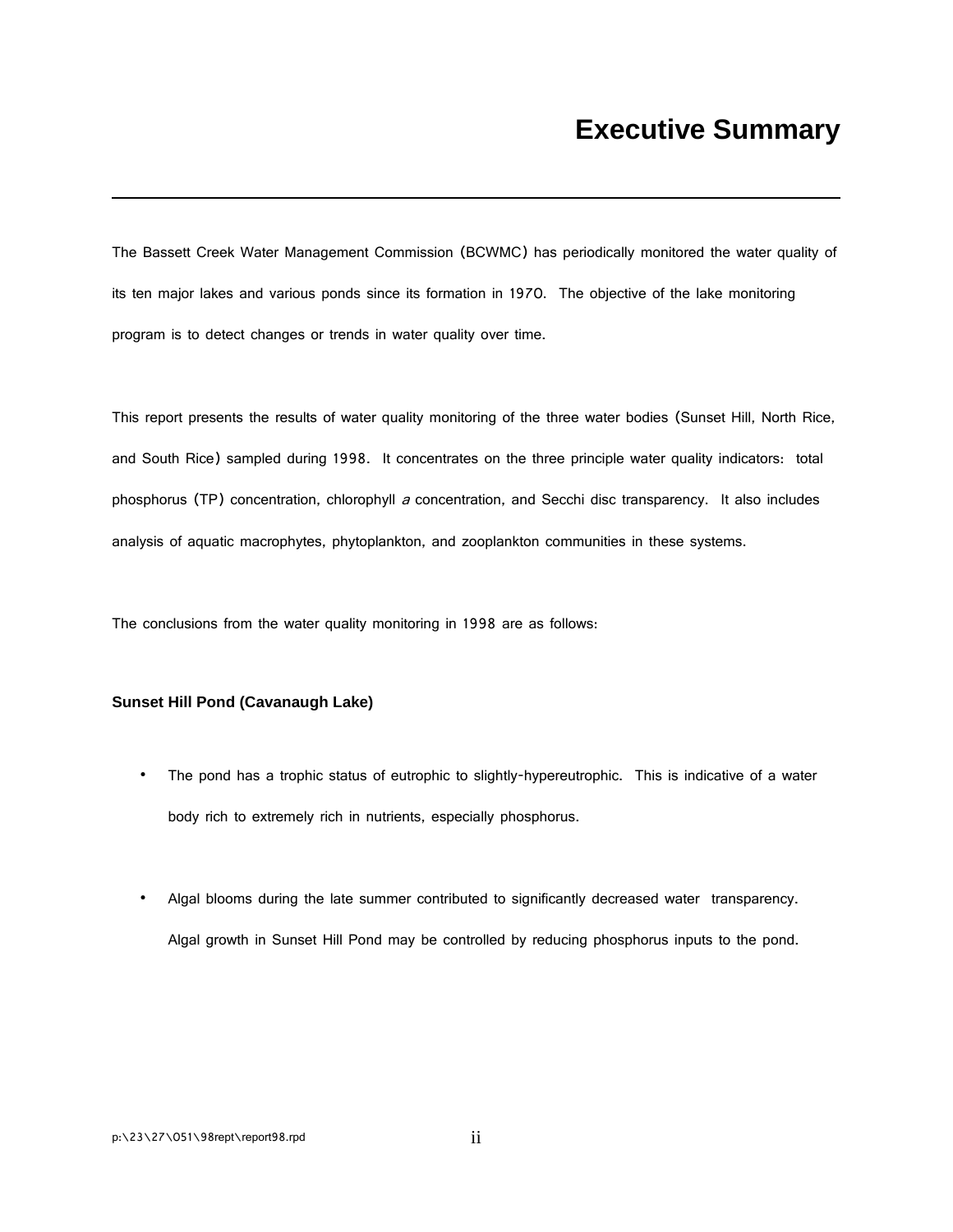- The phytoplankton community was dominated by blue-green algae, which is characteristic of fertile systems. Green algae, also characteristic of fertile systems, dominated the community in previous years.
- On virtually all 1998 sampling dates, water clarity conditions would substantially reduce the recreational enjoyment of most people using Sunset Hill Pond. However, wildlife viewing and aesthetic enjoyment were maintained.
- A comparison of 1998 data with data collected in previous years indicates no significant change in water quality has occurred since 1972. However, some variation between individual years has been noted. For example, during 1994 total phosphorus and chlorophyll a concentrations were lower than 1998 values, while Secchi disc transparency values were higher than 1998 values. However, the differences between 1998 and 1994 were not significant.

• A water quality management goal for Sunset Hill Pond has not been established previously. However, based on current water quality data, pond characteristics, and current uses, it is recommended that the pond be managed as a Level III water body. The pond's 1998 summer average total phosphorus, chlorophyll a, and Secchi disc values met the Level III water quality goal (total phosphorus  $\leq$  75 μg/L, chlorophyll  $a \leq 40$  μg/L, and Secchi disc  $\geq$  0.9 m). In 1994, the summer average Secchi disc transparency met the Level III goal, but summer average total phosphorus and chlorophyll  $a$  concentrations failed to meet the Level III goal.

#### **North Rice Pond**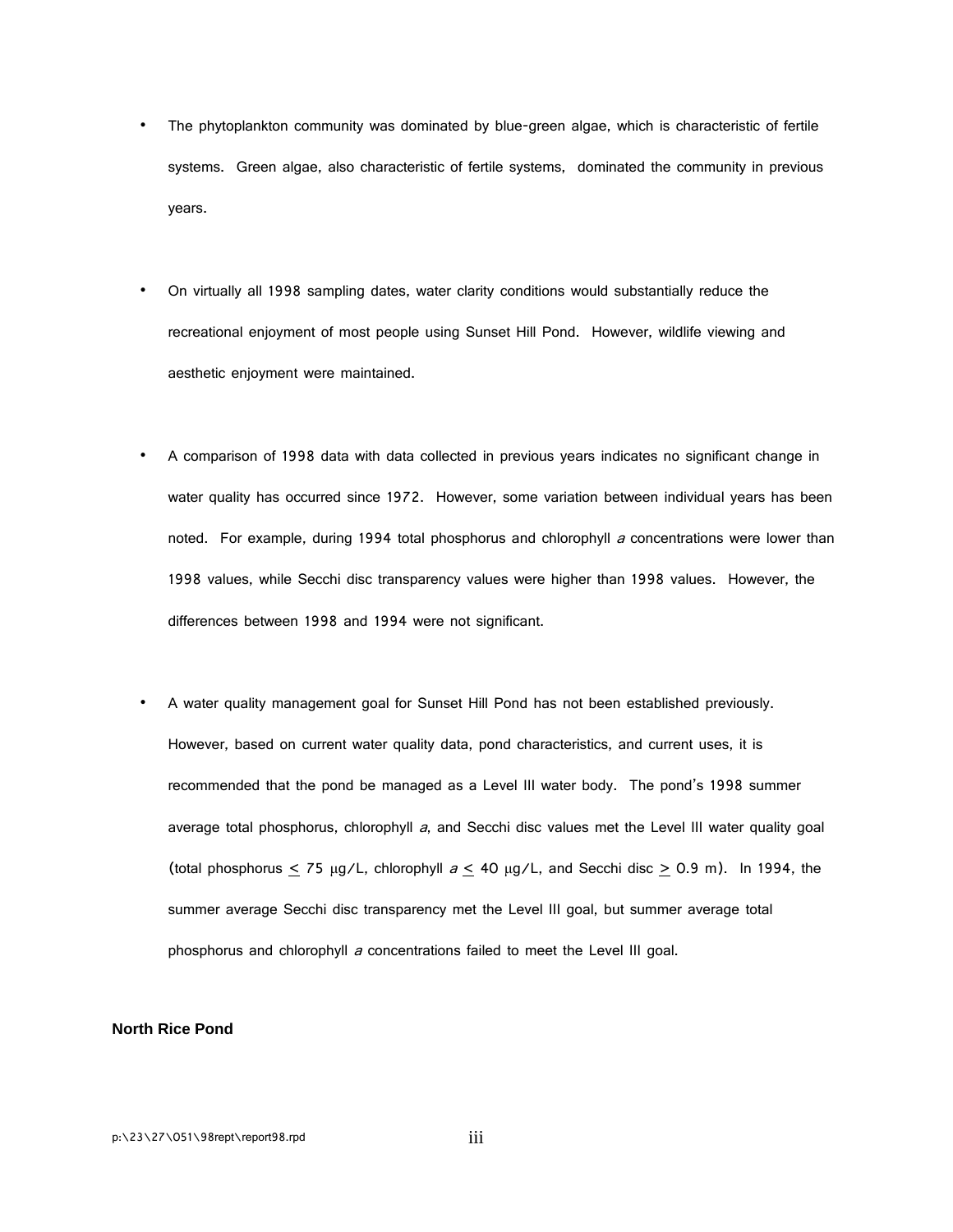- The pond has a trophic status of eutrophic to hypereutrophic. This indicates a water body which is rich to extremely rich in nutrients.
- Poor water transparency resulted from excessive algal blooms in the late summer. The poor water clarity conditions substantially reduced the recreational enjoyment of most people using the lake in 1998. However, the water quality was suitable for wildlife viewing and aesthetic enjoyment.
- The phytoplankton community was dominated by cryptomonads and green algae. Green algae are characteristic of fertile systems.
- Because North Rice Pond is shallow, zooplankton within the pond have no refuge (i.e., hiding place) from the pond's fisheries. Consequently, larger zooplankton are readily consumed by fish and the pond's zooplankton community is comprised of small-bodied zooplankton.

In 1998, the zooplankton community was dominated by rotifers, small-bodied zooplankton. Smallbodied zooplankton are unable to exert biological control on the pond's algal community.

The Bassett Creek Water Quality Management Plan (Barr, 1994) classified North Rice Pond as a Level III water body and established water quality goals for the pond (total phosphorus  $\leq$  75 µg/L, chlorophyll  $a \leq 40$  µg/L, and Secchi disc  $\geq 0.9$  m). The 1998 water quality of North Rice Pond met the Level III goals for chlorophyll  $a$  and Secchi disc transparency, but failed to meet the Level III goal for total phosphorus. During 1994, the pond's water quality failed to meet Level III goals for total phosphorus, chlorophyll a, and Secchi disc. Wherever feasible, best management practices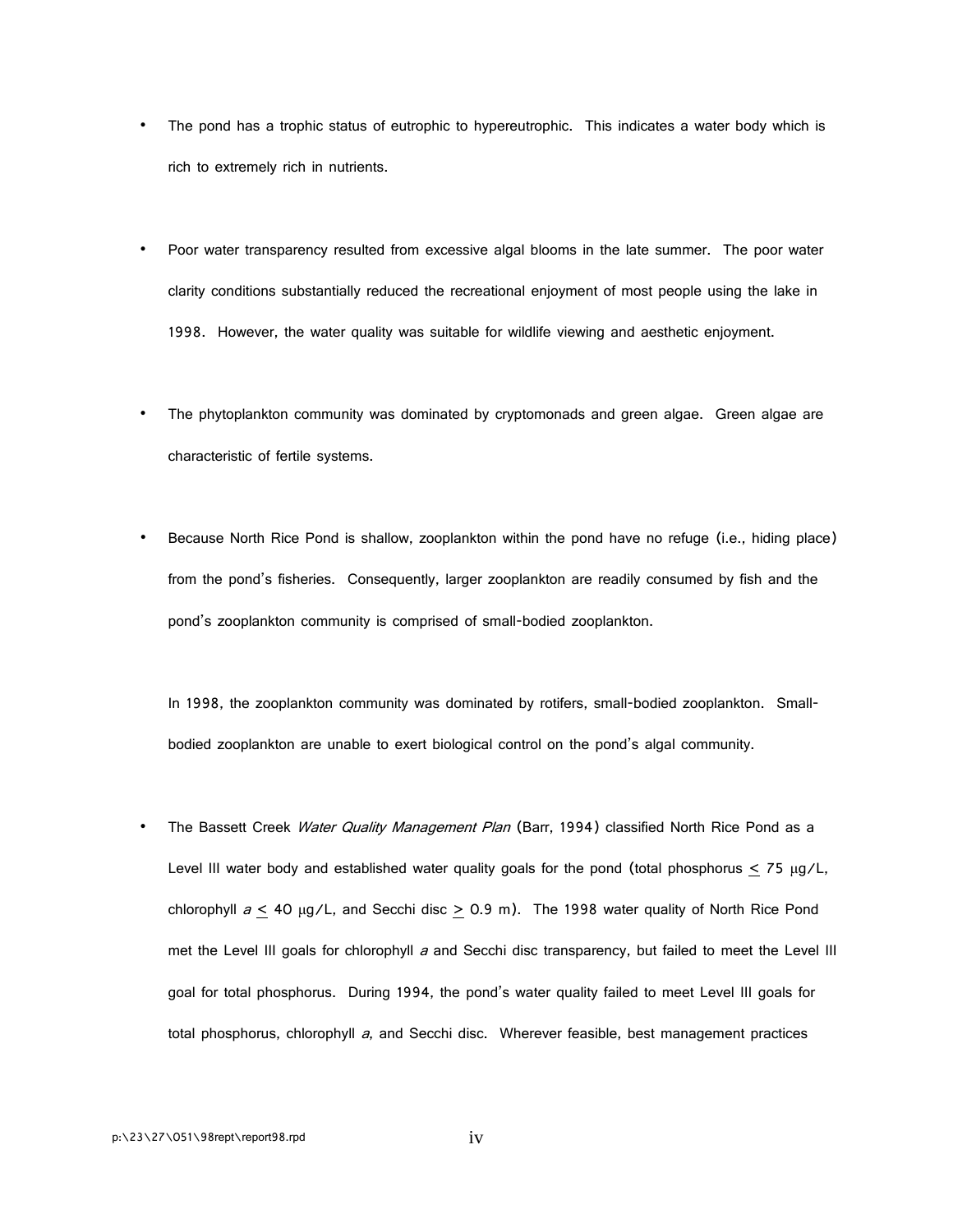should be employed to reduce phosphorus loading into this system to improve its water quality and attain its water quality goal.

#### **South Rice Pond**

The pond has a trophic status of hypereutrophic. This indicates a water body which is extremely rich in nutrients, especially phosphorus.

- Water transparency in South Rice Pond was diminished throughout the summer by excessive algal blooms. Poor water clarity resulted in unsuitable conditions for swimming and other recreational uses.
- The phytoplankton community was dominated by cryptomonads and green algae. Green algae are characteristic of fertile systems.
- South Rice Pond is shallow and its zooplankton have no refuge from the pond's fisheries. Consequently, the zooplankton community was dominated by rotifers (i.e., small-bodied zooplankton) and a few cladocera (i.e., larger-bodied zooplankton) were also noted. Small-bodied zooplankton are unable to exert biological control on the pond's algal community.
- The Bassett Creek Water Quality Management Plan (Barr, 1994) classified South Rice Pond as a Level III water body and established water quality goals for the pond (total phosphorus  $\leq$  75 µg/L, chlorophyll  $a \leq 40$  µg/L, and Secchi disc  $\geq 0.9$  m). The 1994 and 1998 water quality of South Rice Pond failed to meet the total phosphorus, chlorophyll  $a$ , and Secchi disc transparency goals for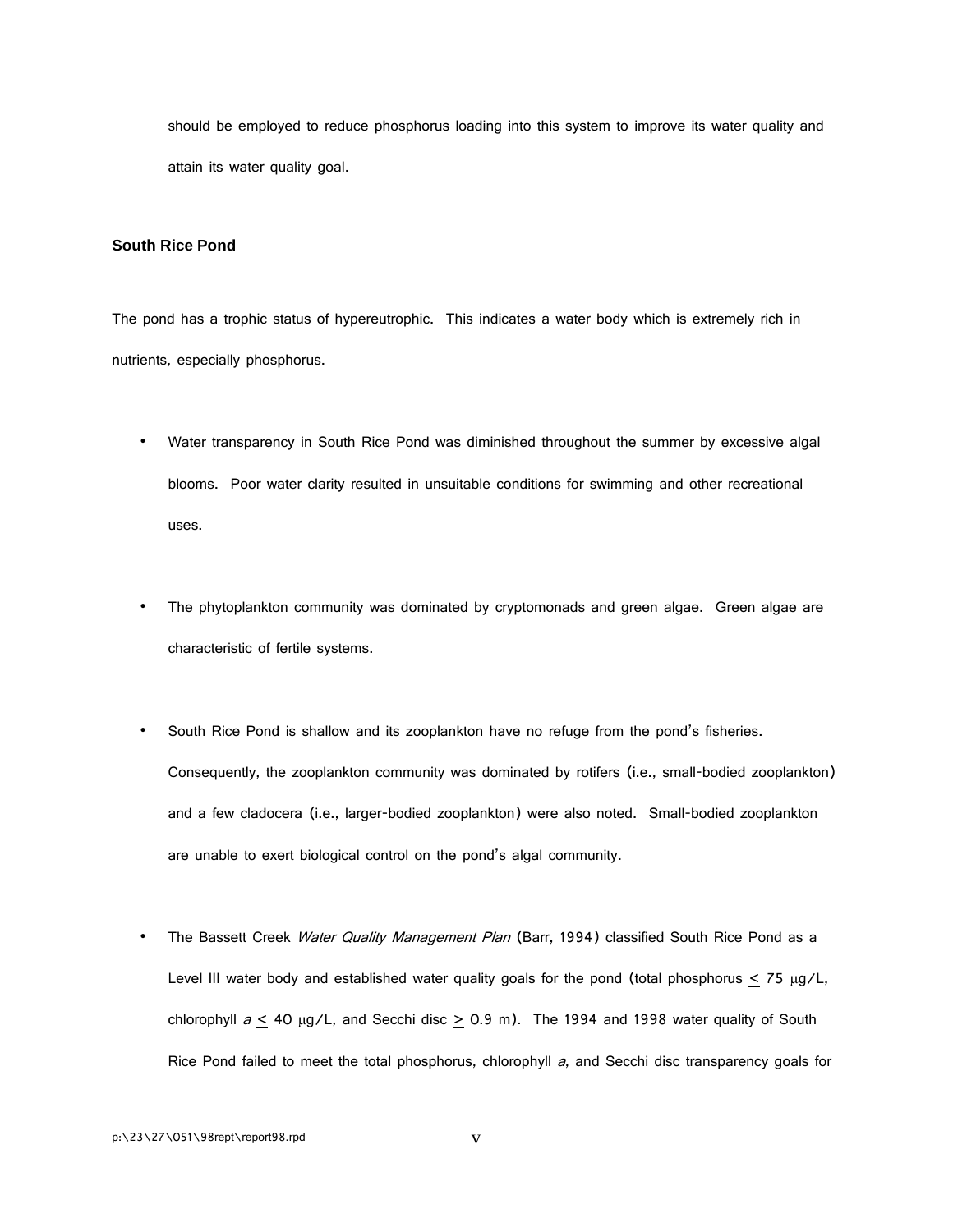a Level III water body. Wherever feasible, best management practices should be employed to reduce phosphorus loading into this system to improve its water quality and attain its water quality goal.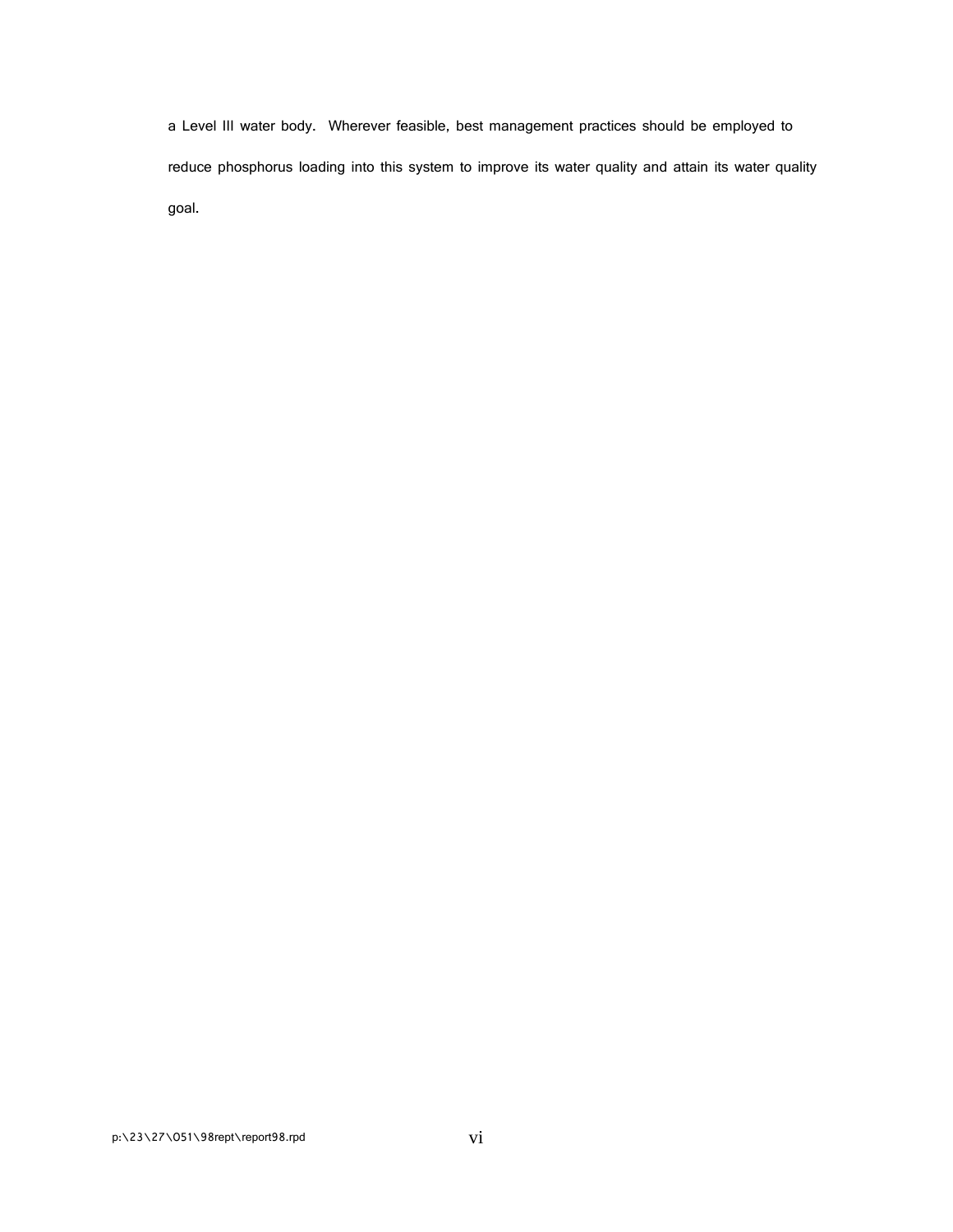## BCWMC 1998 Water Quality Monitoring Report: North Rice Pond, South Rice Pond, Sunset Hills (Cavanaugh) Pond

### **Table of Contents**

|  | 2.4.1 |  |
|--|-------|--|
|  | 2.4.2 |  |
|  | 2.4.3 |  |
|  |       |  |
|  |       |  |
|  |       |  |
|  |       |  |
|  |       |  |
|  |       |  |
|  |       |  |
|  | 3.4.1 |  |
|  | 3.4.2 |  |
|  | 3.4.3 |  |
|  |       |  |
|  |       |  |
|  |       |  |
|  |       |  |
|  |       |  |
|  |       |  |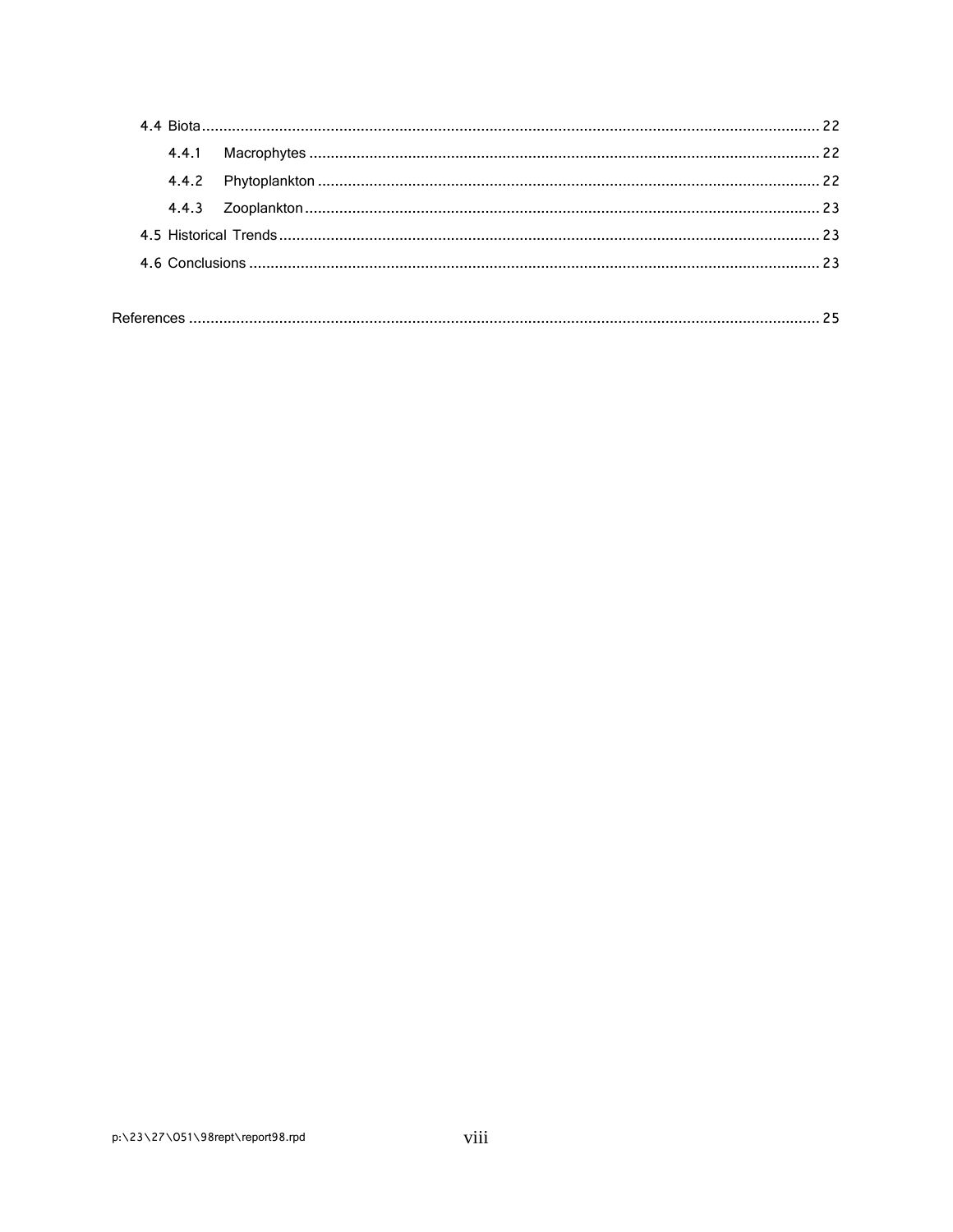#### **List of Tables**

| Table 1 Trophic state index classifications (TSI) for total phosphorus, chlorophyll a, and Secchi Disc |  |  |
|--------------------------------------------------------------------------------------------------------|--|--|
|                                                                                                        |  |  |
|                                                                                                        |  |  |
|                                                                                                        |  |  |
|                                                                                                        |  |  |
|                                                                                                        |  |  |

### **List of Figures**

### **List of Appendices**

Appendix A 1998 Water Quality Data Appendix B 1998 Biological Data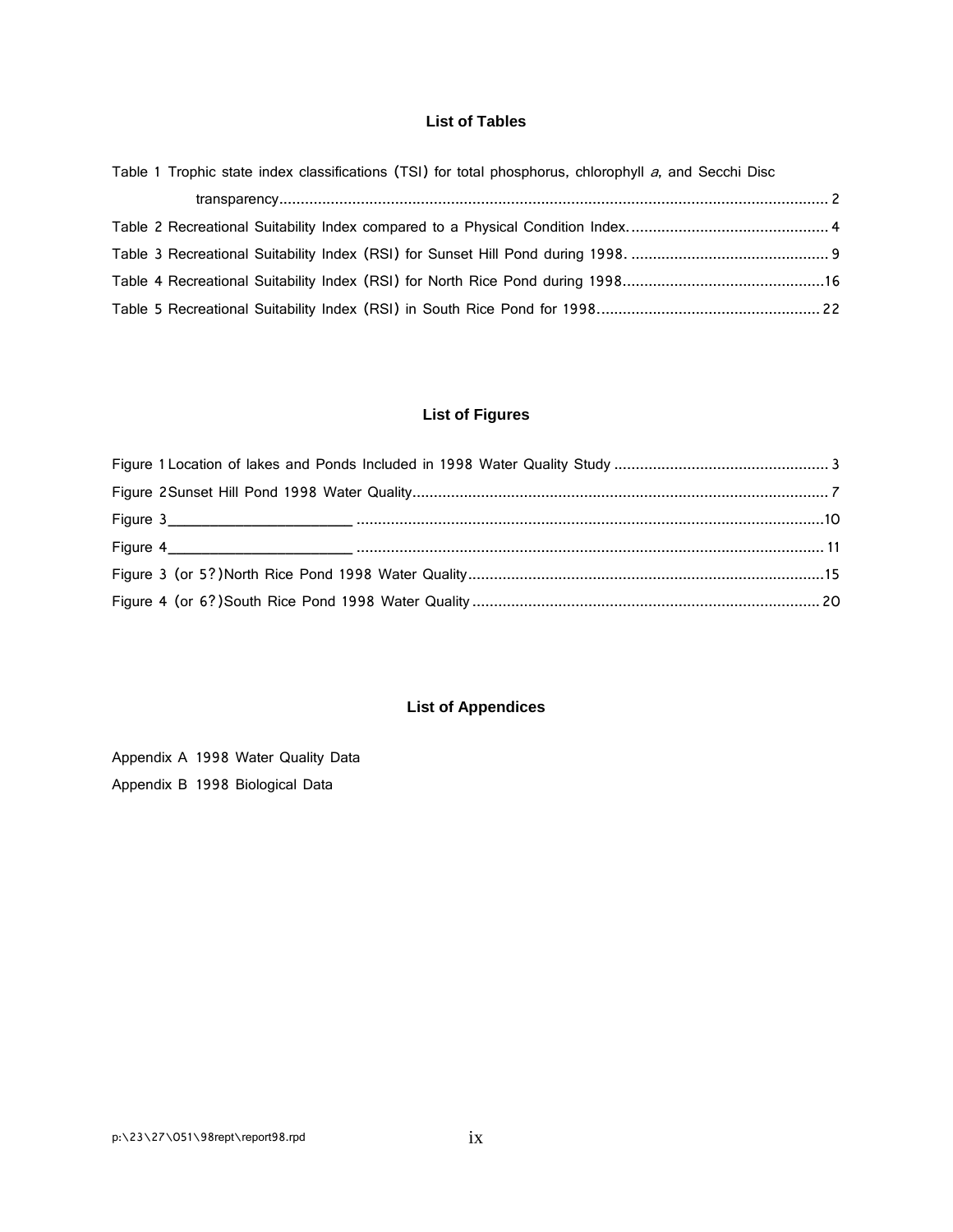## **1.0 Introduction**

The Bassett Creek Water Management Commission (BCWMC) has periodically monitored the water quality of its ten major lakes and various ponds since its formation in 1970. The Commission's policy is to preserve and improve (whenever/wherever possible) the water quality conditions throughout the watershed. Water quality degradation within the watershed has been largely attributed to nonpoint source pollution (i.e., pollutants transported by stormwater runoff). The objective of the lake monitoring program is to detect and identify changes or trends in water quality over time and relate these trends to changes in land use patterns within the watershed. An evaluation of water quality trends indicates the effectiveness of the Commission's efforts to prevent water quality degradation in the lakes.

The Commission established an annual lake water quality monitoring program in 1991. This program generally follows the recommendations of the Metropolitan Council (Osgood, 1989a) for a "Level 1, Survey" data collection effort. The lake sampling program generally involves monitoring ten lakes on a 3-year rotating basis, three or four lakes per year. Major lakes include the following water bodies, with prior monitoring years indicated parenthetically:

- Crane (1977, 1982, 1993, 1997)
- Lost (1977, 1982, 1993, 1997)
- Medicine ([1](#page-9-0)977, 1982, 1983, 1984, 1988, 1994<sup>1</sup>)
- Northwood (1977, 1982, 1992, 1994, 1996)
- Parker's (1977, 1982, 1992, 1996)

<span id="page-9-0"></span> $\overline{a}$ 

<sup>&</sup>lt;sup>1</sup>Monitoring performed jointly with Suburban Hennepin Regional Park District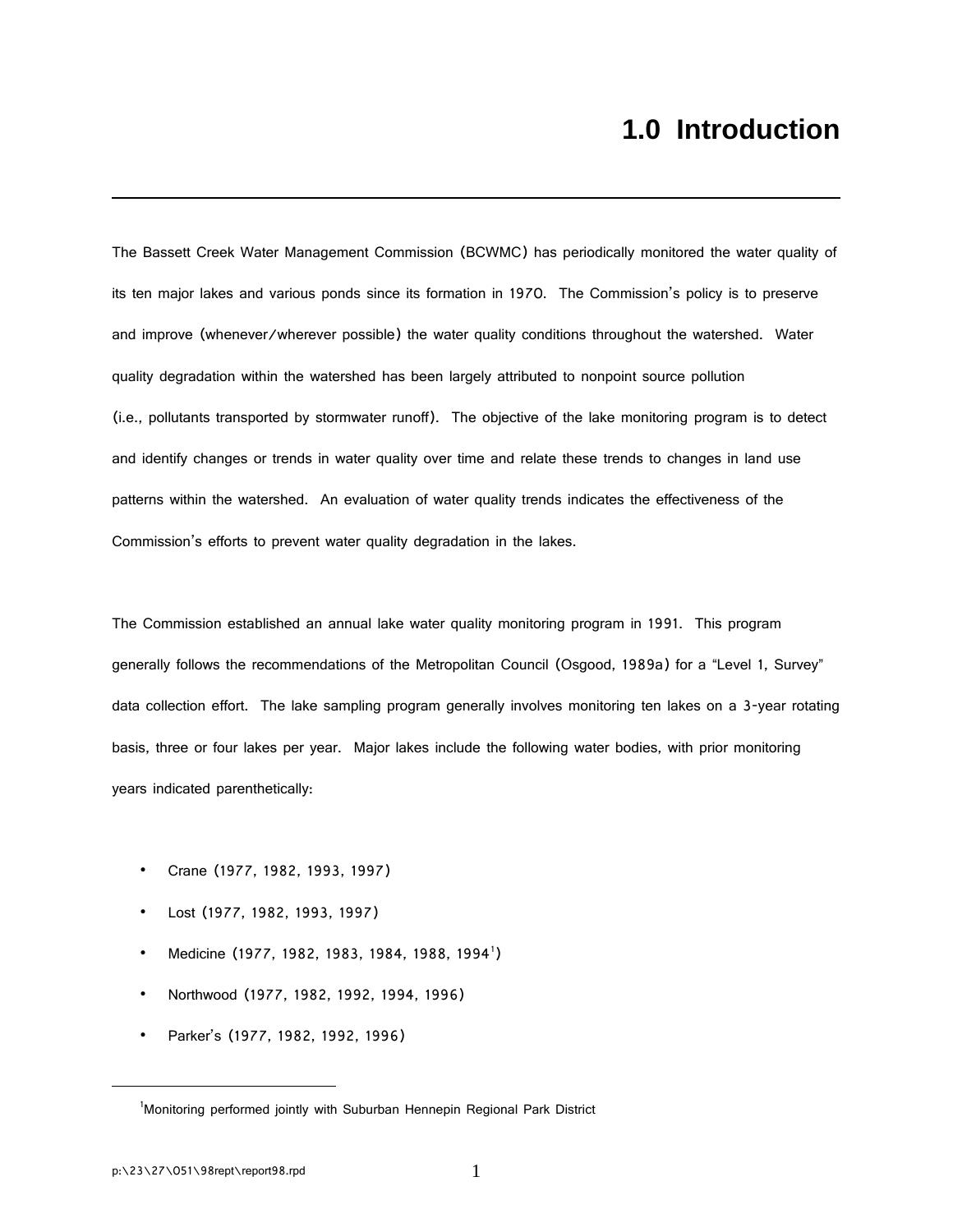- Sunset Hill (Cavanaugh) (1977, 1982, 1994, 1998)
- Sweeney (1977, 1982, 1985, 1992, 1996)
- Twin (1977, 1982, 1992, 1996)
- Westwood (1977, 1982, 1993, 1997)
- Wirth (1977, 1982)

The lake sampling program has also included the following ponds (and year sampled):

- Courtland, East Ring, and West Ring Ponds (1993)
- Grimes Pond (1996)
- North Rice and South Rice Ponds (1994, 1998)

This report summarizes the results of the water quality monitoring of Sunset Hill Pond (Cavanaugh Lake), North Rice Pond, and South Rice Pond sampled during 1998. The location of these lakes within the Bassett Creek watershed is shown in Figure 1. These lakes were monitored for water quality (Appendix A) and biota (Appendix B). Monitoring results for each lake are presented in two summary formats; a narrative description, and a graphical summary. More detailed results are tabulated and mapped in the appendices of this report.

The discussion of water quality conditions focuses on three principle water quality indicators: total phosphorus concentration, concentration of chlorophyll  $a$ , and Secchi disc transparency. Phosphorus generally controls the growth of algae in lake systems. Of all the substances needed for biological growth, phosphorus is generally the one present in limited quantity. Consequently, when phosphorus is added to a system, it enhances algal growth. Chlorophyll  $a$  is the primary photosynthetic pigment in algae; therefore the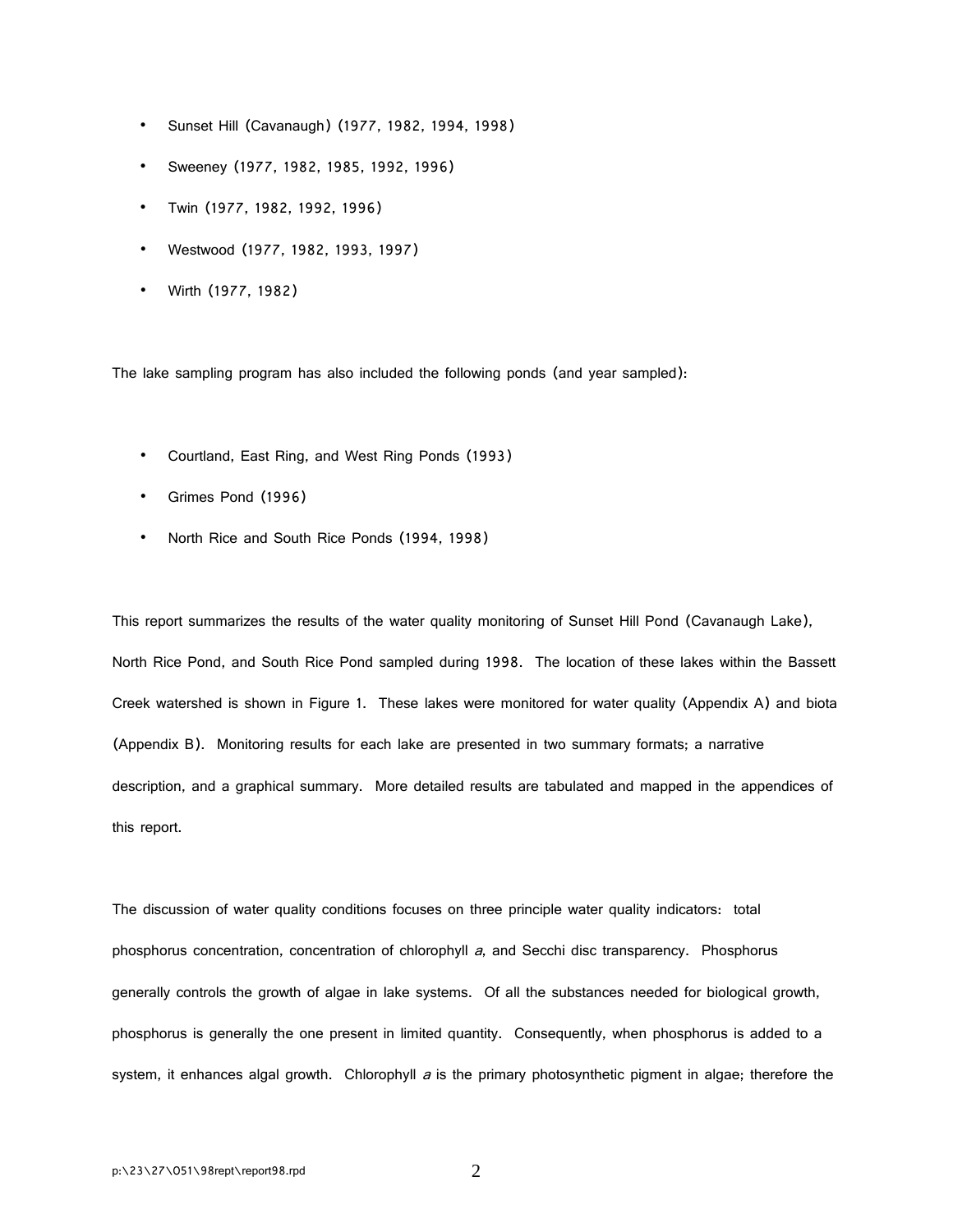concentration of chlorophyll  $a$  in the water is indicative of the amount of algae present in the lake. Secchi disc transparency is a measure of water clarity, and is inversely related to algal abundance.

The water quality conditions were classified by trophic state, based on total phosphorus concentration, chlorophyll a concentration, and Secchi disc transparency (Table 1). The most desirable lakes in the Twin Cities Metropolitan area generally are in the mesotrophic range of water quality, but most lakes are eutrophic to hypereutrophic.

| Table 1 Trophic state index classifications (TSI) for total phosphorus, chlorophyll a, and Secchi |  |
|---------------------------------------------------------------------------------------------------|--|
| Disc transparency.                                                                                |  |

| <b>Lake Classification</b>                  | <b>Total Phosphorus</b>             | Chlorophyll a        | Secchi Disc<br>Transparency            |
|---------------------------------------------|-------------------------------------|----------------------|----------------------------------------|
| Oligotrophic<br>(nutrient poor)             | $< 10$ mg/L                         | $< 2$ mg/L           | $> 15$ ft (4.6 m)                      |
| Mesotrophic<br>(moderate nutrient levels)   | 10 mg/L $-$ 24 mg/L                 | 2 mg/L $-$ 7.5 mg/L  | 15 ft $-6.6$ ft<br>$(4.6 m - 2.0 m)$   |
| Eutrophic<br>(nutrient rich)                | $24 \text{ mg/L} - 57 \text{ mg/L}$ | 7.5 mg/L $-$ 26 mg/L | 6.6 ft $-2.8$ ft<br>$(2.0 m - 0.85 m)$ |
| Hypereutrophic<br>(extremely nutrient rich) | $> 57$ mg/L                         | $> 26$ mg/L          | $< 2.8$ ft (0.85 m)                    |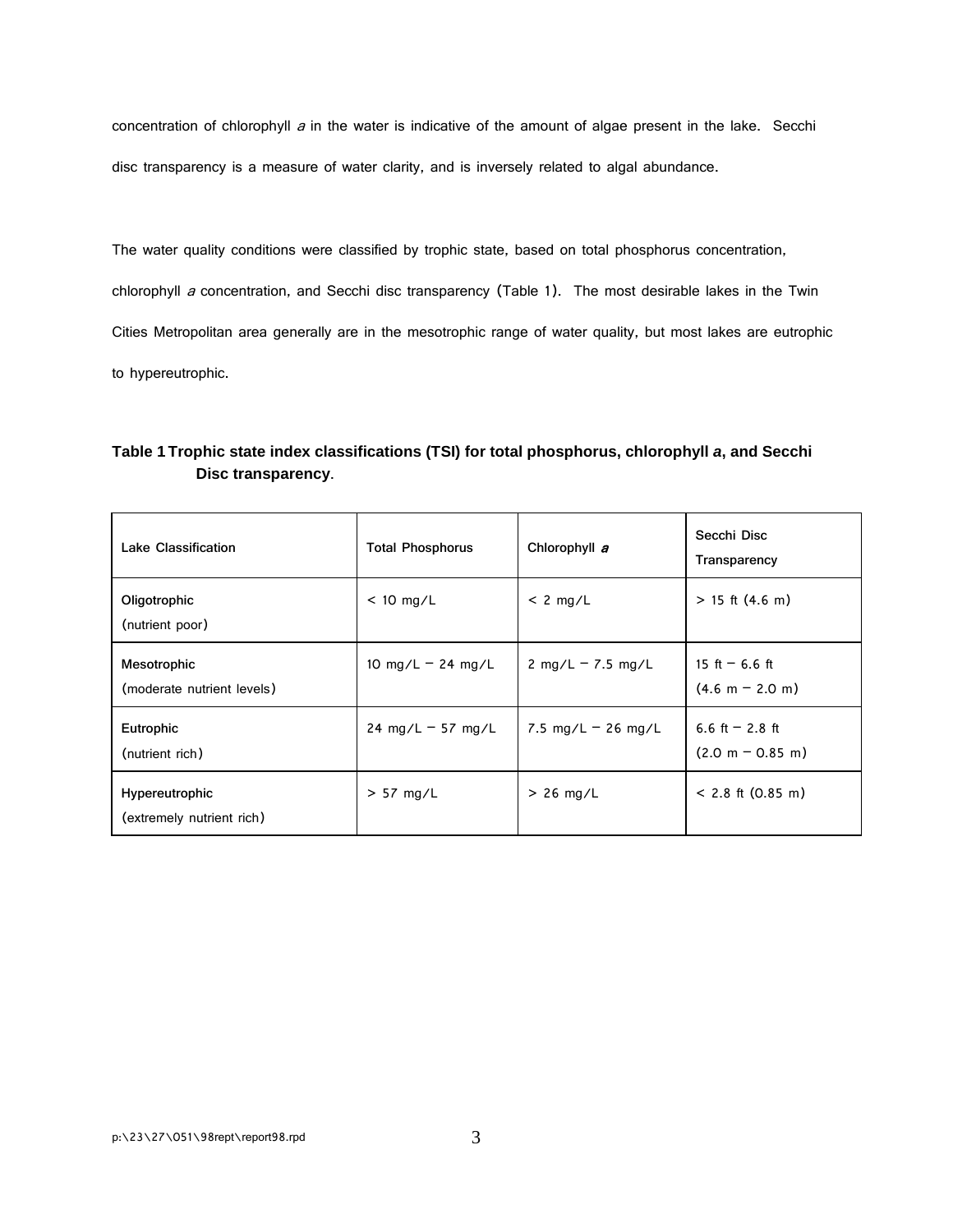## **Reserved for:**

**Figure 1 Location of lakes and Ponds Included in 1998 Water Quality Study**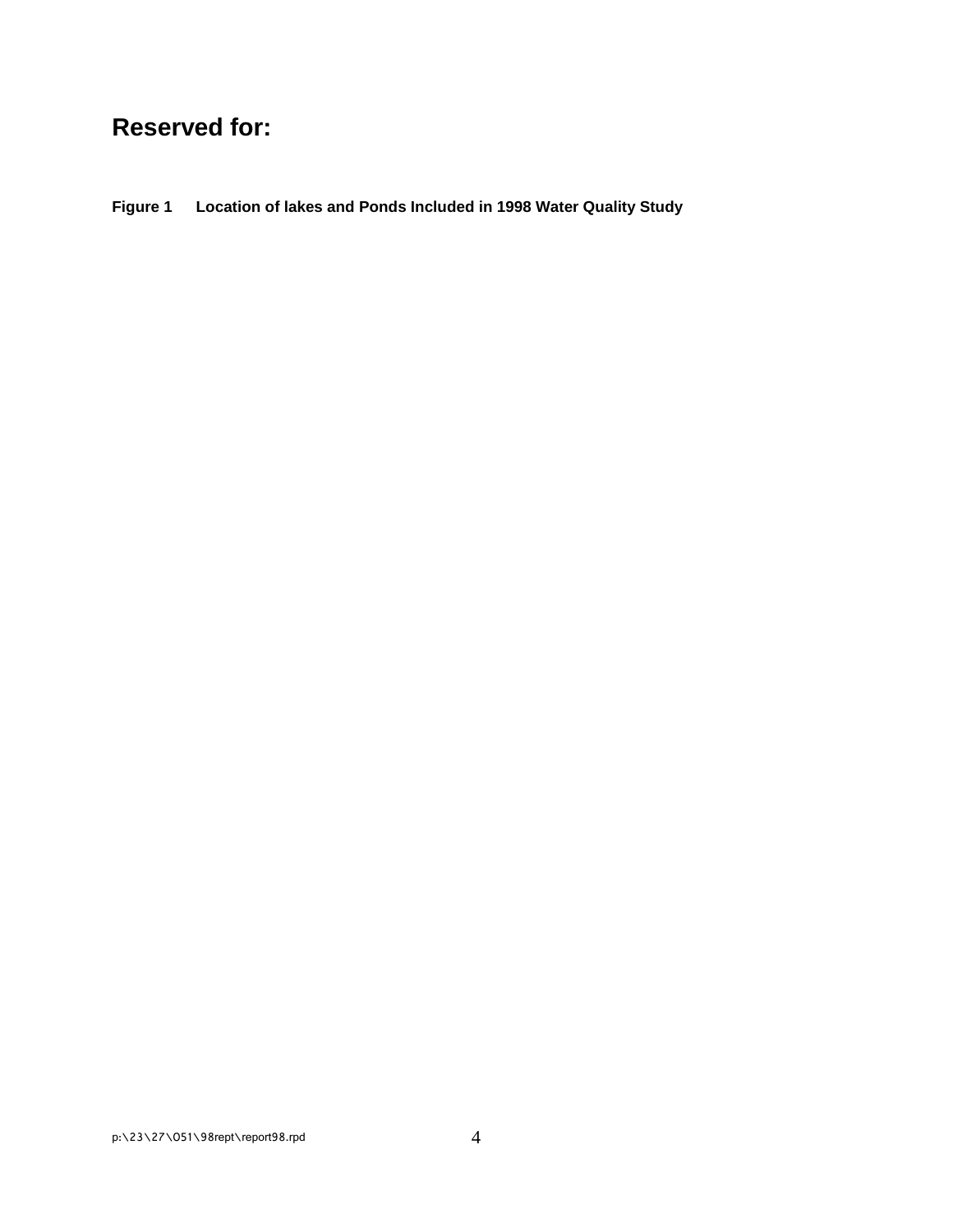The Recreational Suitability Index (RSI) was also calculated for each lake. The RSI is an index of recreational impairment in a lake due to decreased water clarity (i.e., Secchi disc transparency). Reduction of Secchi disc transparency is usually related to algal abundance measured by chlorophyll in the water column. The RSI also parallels an index of physical condition (Table 2). The RSI is calculated from Secchi disc transparency data and is based upon empirical relationships between chlorophyll a and Secchi disc depth determined from lakes in the Twin Cities metropolitan area (Osgood, 1989a). Index values in this summary were calculated using the following equation:

RSI=  $4.38 - 6.25 \times \log_{10}$  (Secchi disc depth)

| Scale | <b>Recreational Suitability Index</b>                                  | <b>Physical Condition Index</b>                                                                |
|-------|------------------------------------------------------------------------|------------------------------------------------------------------------------------------------|
|       | Beautiful, could not be better                                         | Crystal clear                                                                                  |
| 2     | Very minor aesthetic problems                                          | Not quite crystal clear; some algae visible                                                    |
| 3     | Swimming and aesthetic                                                 | Definite color caused by algae                                                                 |
| 4     | Desire to swim and level of enjoyment<br>substantially reduced         | High algal levels, with limited clarity and/or mild odor<br>apparent                           |
| 5     | Swimming and aesthetic enjoyment nearly<br>impossible because of algae | Severely high algal levels; includes massive floating scums,<br>strong foul odor, or fish-kill |

**Table 2 Recreational Suitability Index compared to a Physical Condition Index.**

Source: Osgood, 1989b

The biotic components (i.e., macrophytes, phytoplankton, and zooplankton) of each pond were also evaluated. Each biological component provides an indication of water quality and the impacts of water quality on the biological community.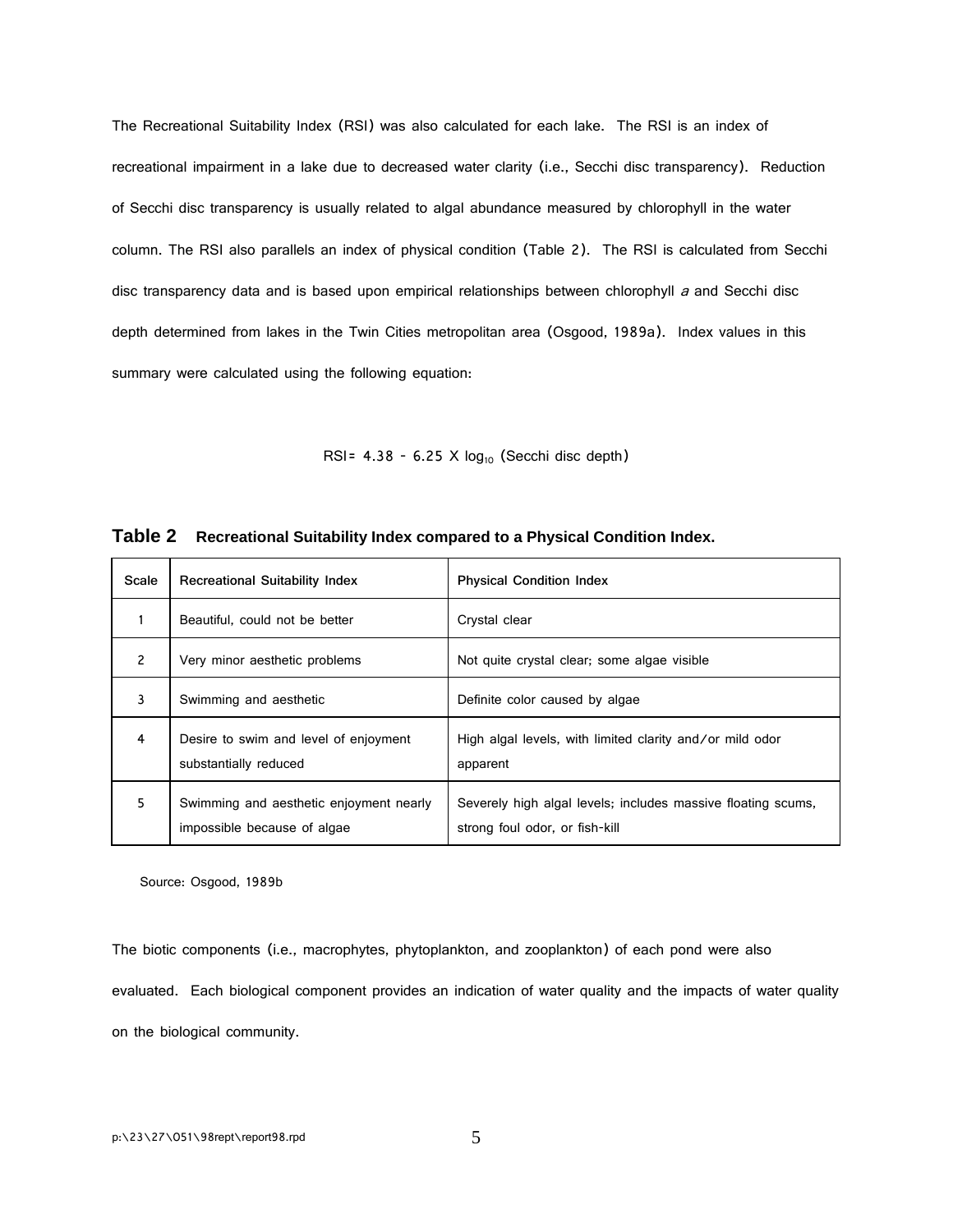The Commission established water quality goals for the lakes in its Water Quality Management Plan (Barr, 1994) adopted as policy in 1994. The Water Quality Management Policy divided water bodies located in Bassett Creek watershed into four major management categories. These categories are based upon desired water quality goals and recreational uses. The categories include:

- **1. Level I**–Fully support all water-based recreational activities, including swimming, scuba diving, and snorkeling.
- **2. Level II**—Appropriate for all recreational uses except full body contact activities; recreational activities for these water bodies include sail boating, water skiing, motor boating, canoeing, wind surfing, and jet skiing.
- **3. Level III**—Support fishing, aesthetic viewing activities and observing wildlife.
- **4. Level IV**—Generally intended for runoff management (i.e., storm water detention) and have no significant recreational values.

Specific water quality goals were assigned to each level, and are described in the following summaries of water quality in Sunset Hill Pond, North Rice Pond, and South Rice Pond.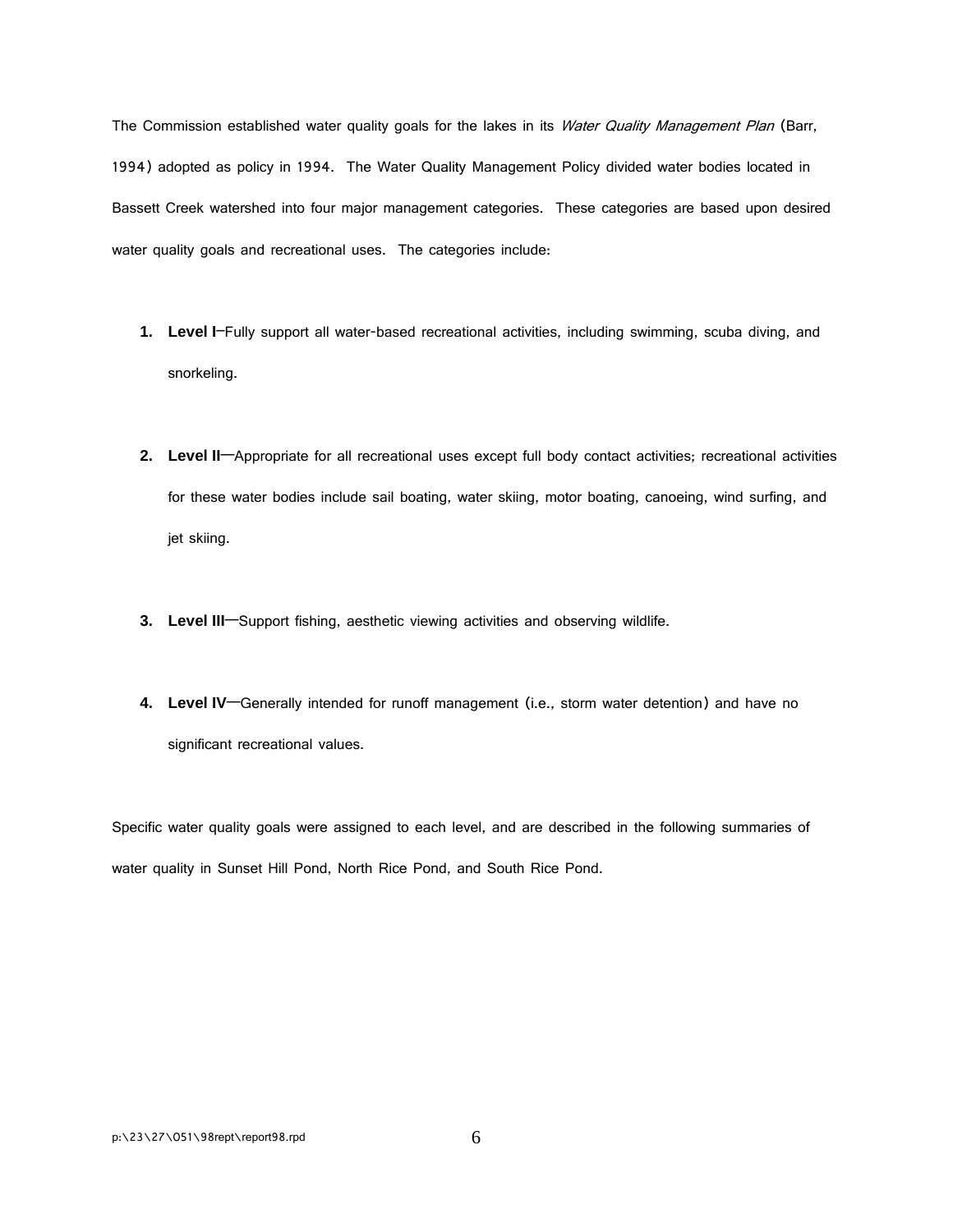### **2.1 Site Description**

Sunset Hill Pond (Cavanaugh Lake) is located in the southeastern portion of Plymouth (Figure 1). Overflow from the pond eventually discharges to the southwestern basin of Medicine Lake. It has a surface area of 13.4 acres (5.4 ha), and a maximum depth of 8 feet (2.4 meters). The pond has a significant macrophyte (aquatic weed) community consisting of both submerged and floating leaf macrophytes (see macrophyte survey map located in Appendix B). Sunset Hill Pond receives stormwater runoff from a small industrial area to the south and from the surrounding residential area.

#### **2.2 Water Quality Data**

Sunset Hill Pond was sampled six times in 1998. Total phosphorus, chlorophyll a concentration, and Secchi disc transparency are shown in Figure 2. Other physical and chemical water quality parameters of the lake are listed in Appendix A.

Temperature and dissolved oxygen data indicate that during April and September, the lake was well mixed. Both water temperature and dissolved oxygen were similar throughout the entire depth of the water column for these dates. The lake was stratified during June through August. During these sampling times, the lake was thermally stratified, where surface water ranged from 2°C to 9°C higher at the surface than near bottom. Dissolved oxygen was extremely low near the bottom of the lake. This condition is typical of a highly productive (eutrophic) system during the summer months as the microbial decomposition of dead biota depresses the dissolved oxygen in the water above the sediments. The cooler, more dense water of the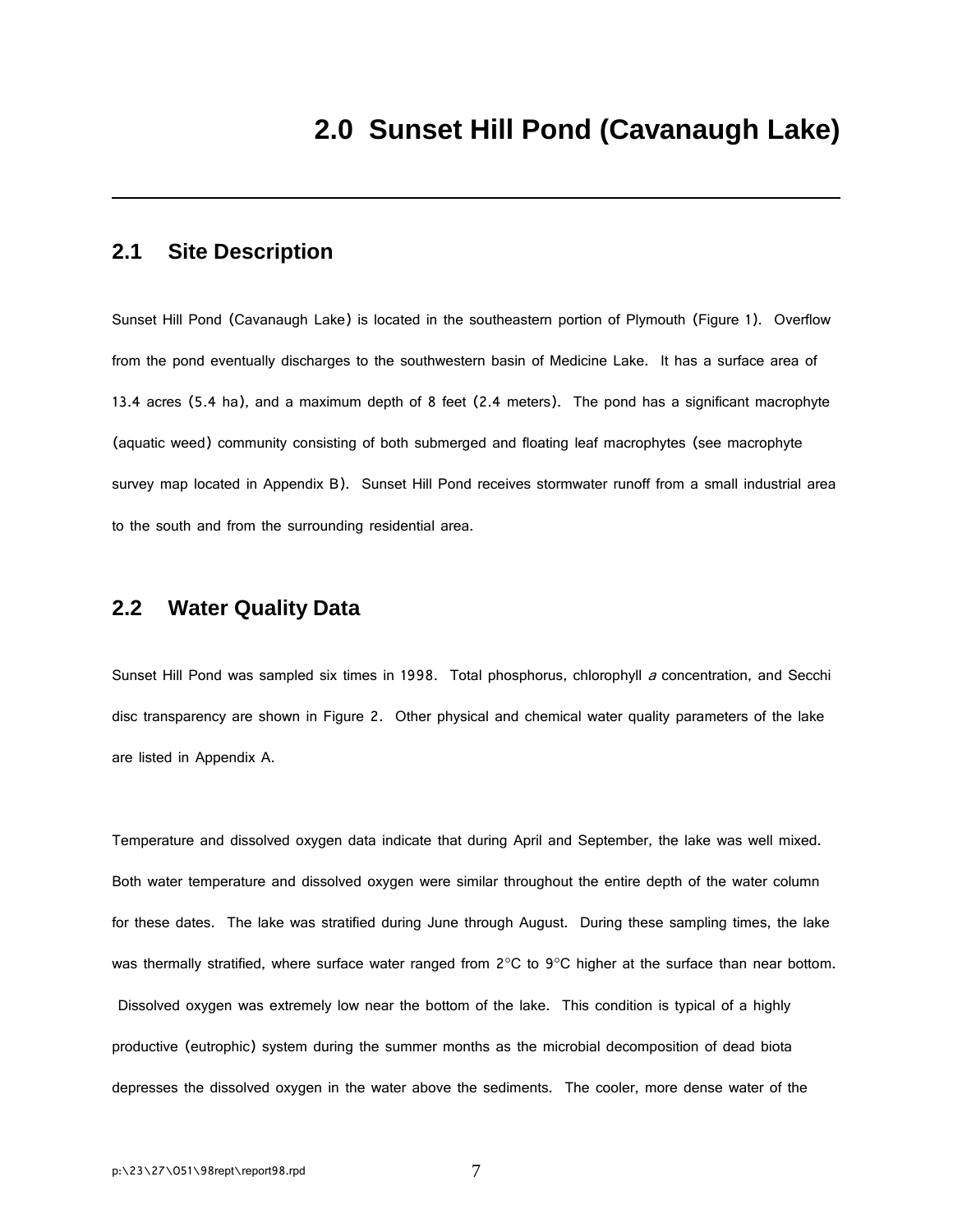lower layer does not mix with the less dense, warmer water at the surface. This thermal barrier did not allow for uniform dissolved oxygen concentrations during June, July, and August.

Epilimnetic (i.e., upper 6 feet) total phosphorus concentrations gradually declined from April to mid-July, then rapidly increased from mid-July until early September (Figure 2). Epilimnetic total phosphorus concentrations ranged from 49  $\mu$ g/L to 101  $\mu$ g/L. The near bottom total phosphorus concentration pattern mirrored the surface water, but the bottom total phosphorus was higher at all sampling times. The higher bottom phosphorus concentration resulted from the release of phosphorus from bottom sediments throughout the summer. Sediment phosphorus release occurs during conditions of low or no oxygen.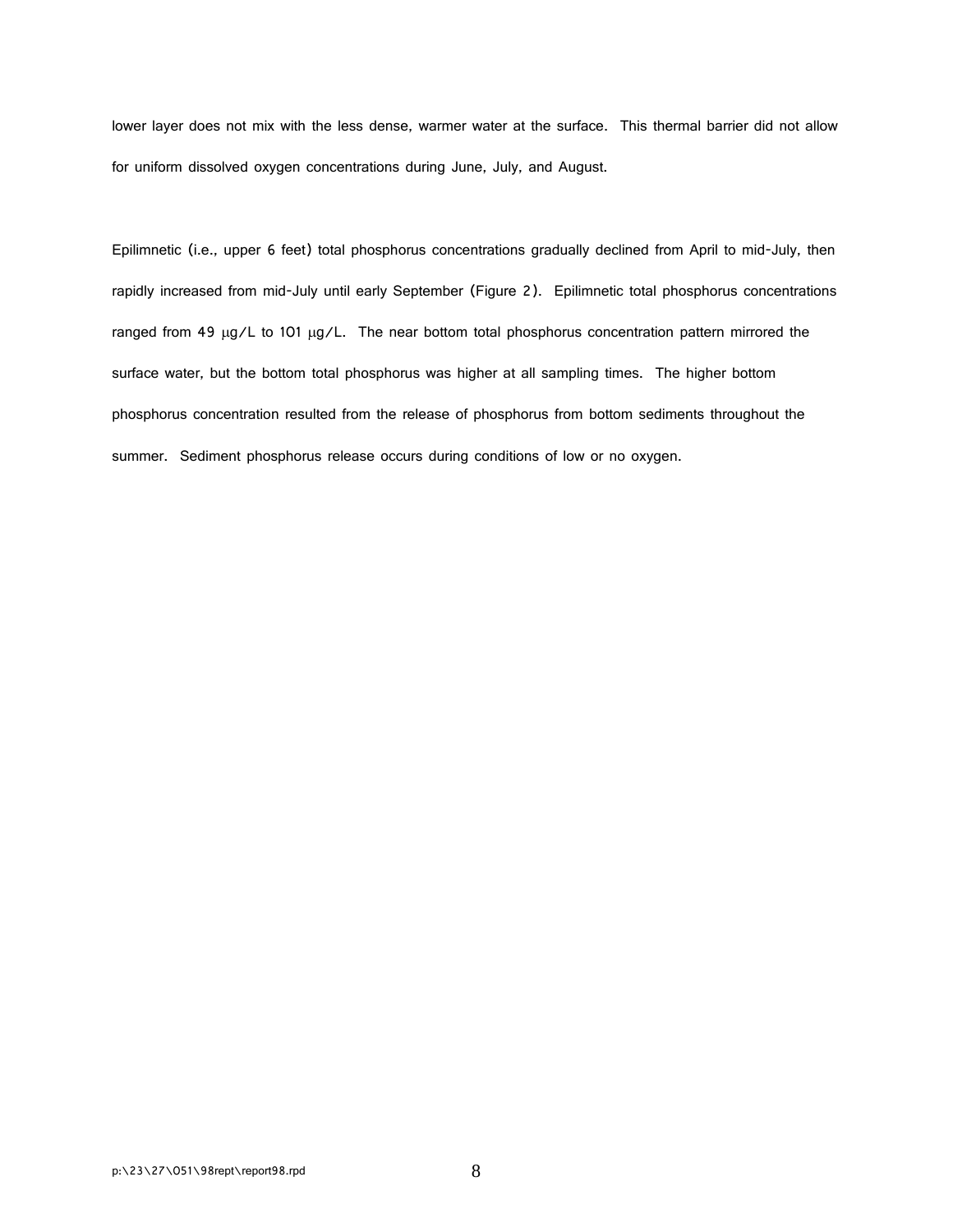# **Reserved for:**

**Figure 2 Sunset Hill Pond 1998 Water Quality**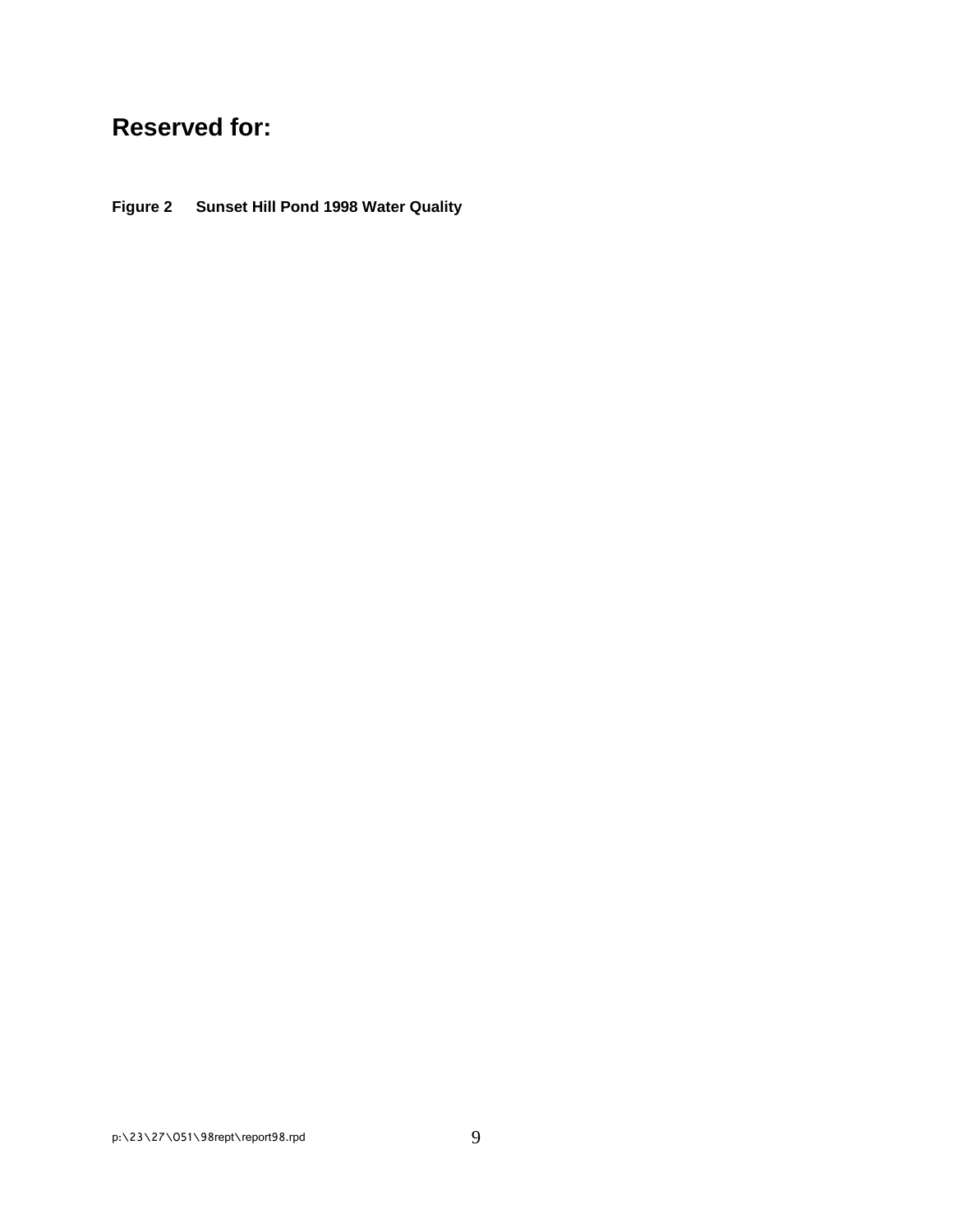Epilimnetic chlorophyll a concentrations followed a similar pattern as total phosphorus. Chlorophyll a declined from 24 $\Box \mu$ g/L in April to 7.5  $\mu$ g/L in June, then increased to the maximum concentration of 38.8  $\mu$ g/L in September. Phosphorus appears to be limiting algal growth in this lake as is evidenced by the mirroring of algal growth (i.e., chlorophyll a concentration) and the lake's total phosphorus concentration. Consequently, algal growth may be controlled by reducing the phosphorus load into the lake.

Secchi disc transparency in Sunset Hill Pond ranged from a high of 1.4 meters to a low of 0.5 meter. The average Secchi disc depth for the summer months was 1.0 meter. Water transparency (i.e., Secchi disc) was lowest during early September, when both total phosphorus and chlorophyll a concentrations were at their peak.

Carlson methodology (Carlson, 1977) was used to determine the Trophic State of Sunset Hill Pond. Table 1 presents the TSI categories and the trophic state of the pond is shown in Figure 2. The summer average chlorophyll a concentration and Secchi disc transparency were indicative of a eutrophic (i.e., nutrient rich and highly productive) system. The summer average total phosphorus concentration was within the range of a hypereutrophic (highly nutrient rich and extremely productive) system (Figure 2). Consequently, Sunset Hill Pond is classified as a eutrophic to slightly-hypereutrophic system. This classification describes a water body that is rich to extremely rich in nutrients. Such water bodies often experience significant to severe algal blooms and/or dense to very dense weed growth throughout the summer.

### **2.3 Recreational Suitability**

Secchi disc transparencies were used to determine the Recreational Suitability Index (RSI), (Osgood, 1989a) values for each sampling date. RSI values in Sunset Hill Pond ranged from 3.5 (slight impairment of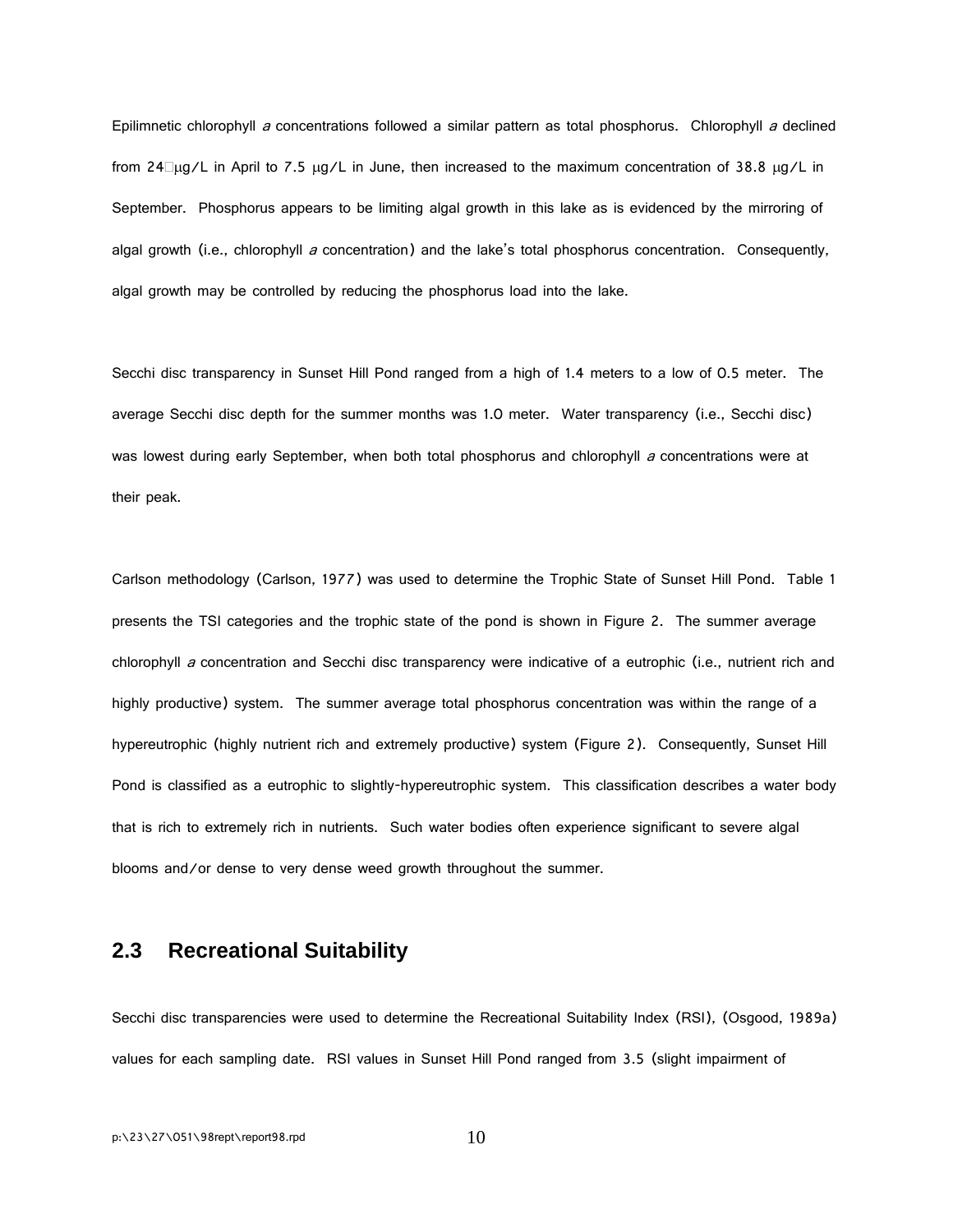recreational activities) in July to 6.3 (swimming and aesthetic enjoyment nearly impossible because of algae) in September 1998 (Table 3). The RSI at all other sampling times on Sunset Hill Pond suggested that recreational enjoyment would be substantially reduced due to elevated levels of algal biomass. The highest recreational suitability quality corresponded to the lowest total phosphorus (TP) concentrations found in the surface water. Conversely, the lowest recreational suitability quality corresponded to the highest concentration of TP in the surface waters.

| Sample Date | <b>Calculated RSI</b> | <b>RSI Description</b>                                              |
|-------------|-----------------------|---------------------------------------------------------------------|
| 1 April     | 4.4                   | Desire to swim and aesthetic enjoyment substantially reduced        |
| 16 June     | 4.4                   | Desire to swim and aesthetic enjoyment substantially reduced        |
| 13 July     | 3.5                   | Swimming and aesthetic enjoyment slightly impaired                  |
| 10 August   | 4.4                   | Desire to swim and aesthetic enjoyment substantially reduced        |
| 24 August   | 4.4                   | Desire to swim and aesthetic enjoyment substantially reduced        |
| 8 September | 6.3                   | Swimming and aesthetic enjoyment nearly impossible because of algae |

**Table 3 Recreational Suitability Index (RSI) for Sunset Hill Pond during 1998.**

#### **2.4 Biota**

#### **2.4.1 Macrophytes**

Aquatic macrophytes were sampled in June and August of 1998. With the exception of the deepest portion of the lake, vegetation was found throughout Sunset Hill Pond (Figures 3-4). Most of the near-shore area of the pond was ringed with White and Yellow Water Lily (Nymphaea tuberosa and Nuphar variegata, respectively). Cattail (Typha spp.) and Arrowhead (Sagittaria spp.) were the primary shoreline emergent plants. Common submergent vegetation included Elodea (Elodea canadensis), Pondweed (Potamogeton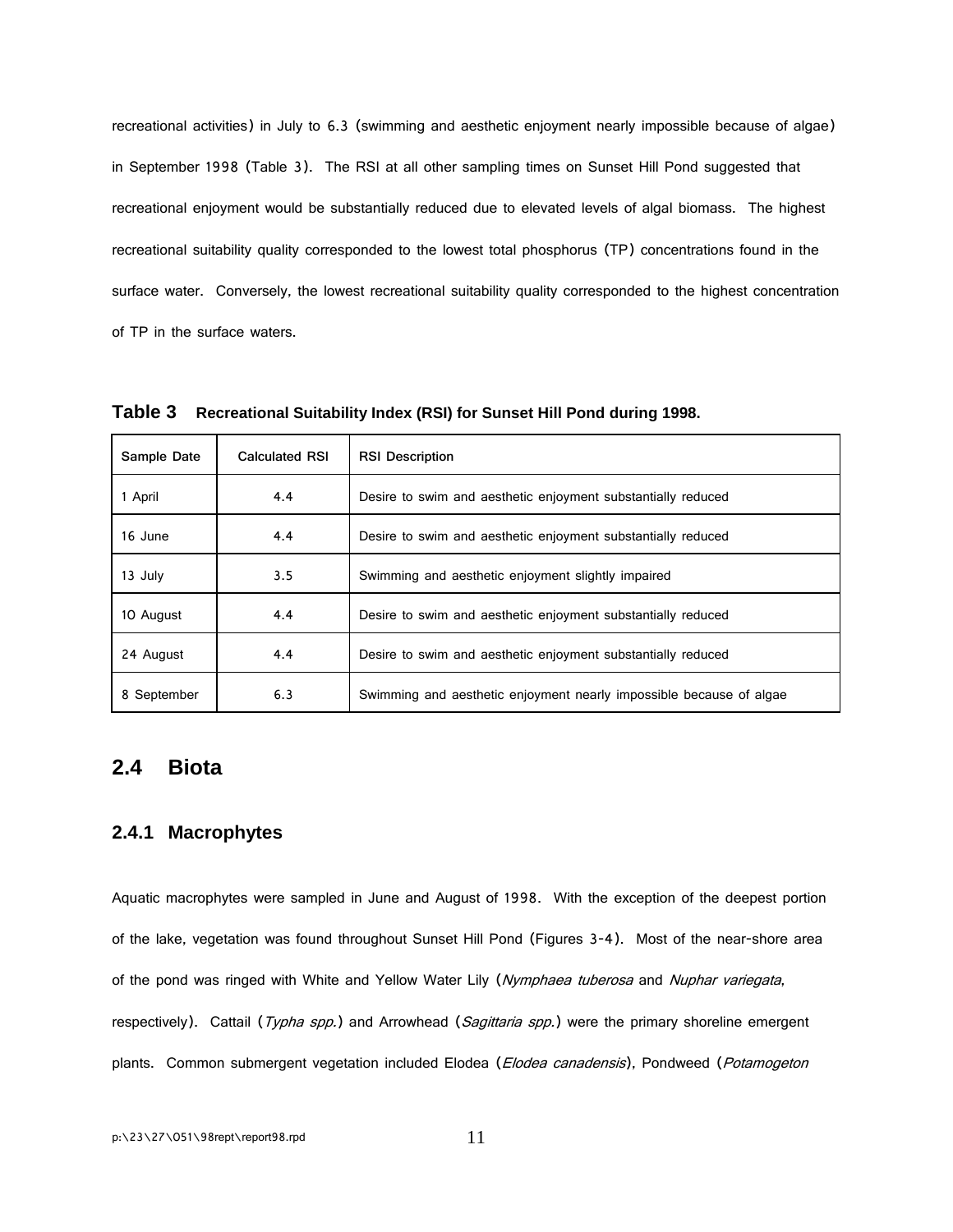spp.), Coontail (Ceratophyllum demersum), and Northern watermilfoil (Myriophyllum exalbescens). Undesirable nonnative plants such as Purple loosestrife (Lythrum salicaria), Curly-leaf Pondweed (Potamogeton crispus), and Eurasian Water Milfoil (Myriophyllum spicatum) were not present in the pond. The macrophyte community appears to be relatively diverse with 12 species present, and provides a suitable wildlife habitat.

#### **2.4.2 Phytoplankton**

Phytoplankton, also called algae, are small aquatic plants naturally present in all lakes. They derive energy from sunlight (through photosynthesis) and from dissolved nutrients found in lake water. They provide food for several types of animals, including zooplankton, which in turn are eaten by fish. In 1998, phytoplankton were sampled on five occasions during June through August. During all sample occasions, the phytoplankton community in Sunset Hill Pond was dominated by blue-green algae (Appendix B). Blue-green algal growth is often stimulated by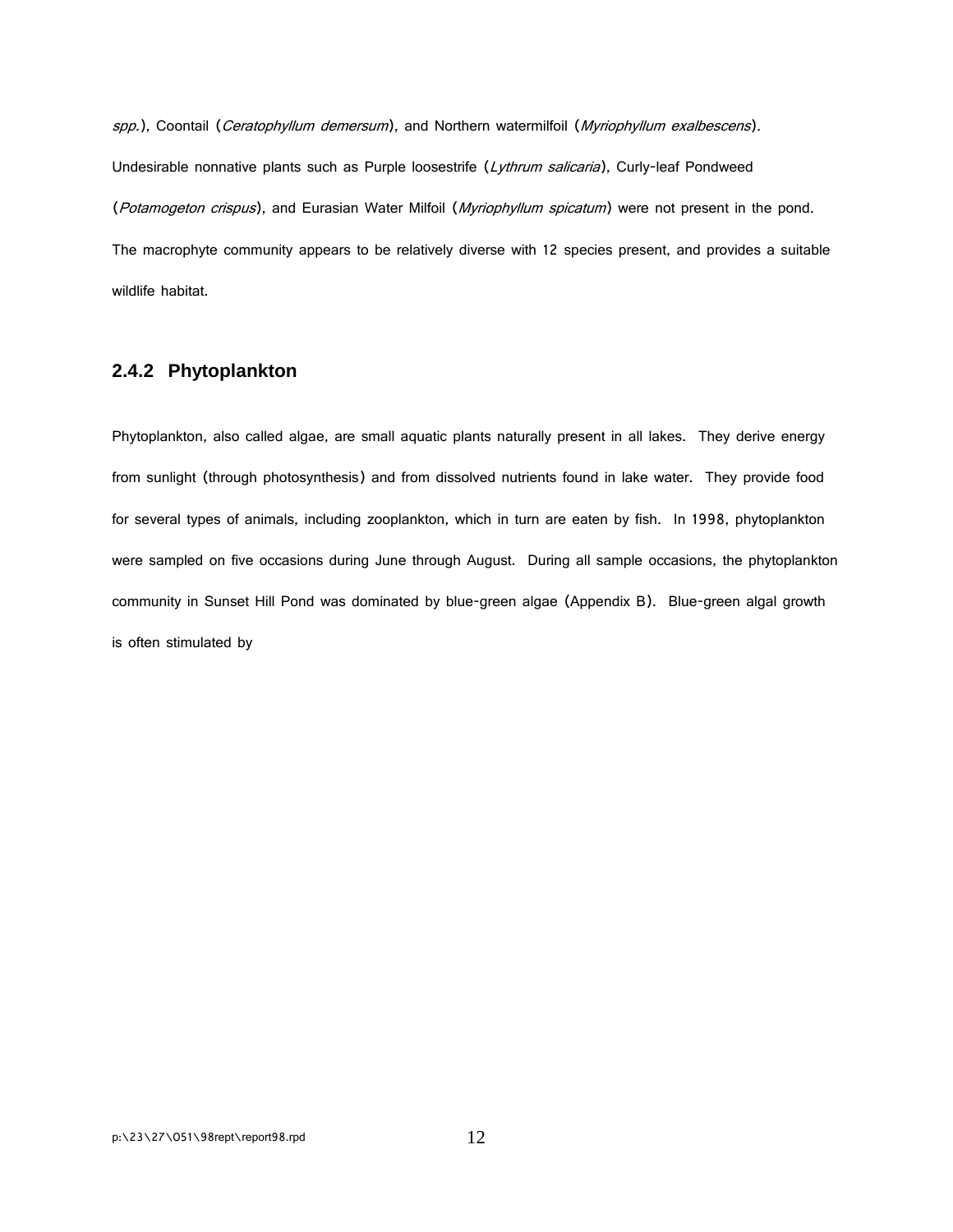# **Reserved for:**

**Figure 3 \_\_\_\_\_\_\_\_\_\_\_\_\_\_\_\_\_\_\_\_\_\_**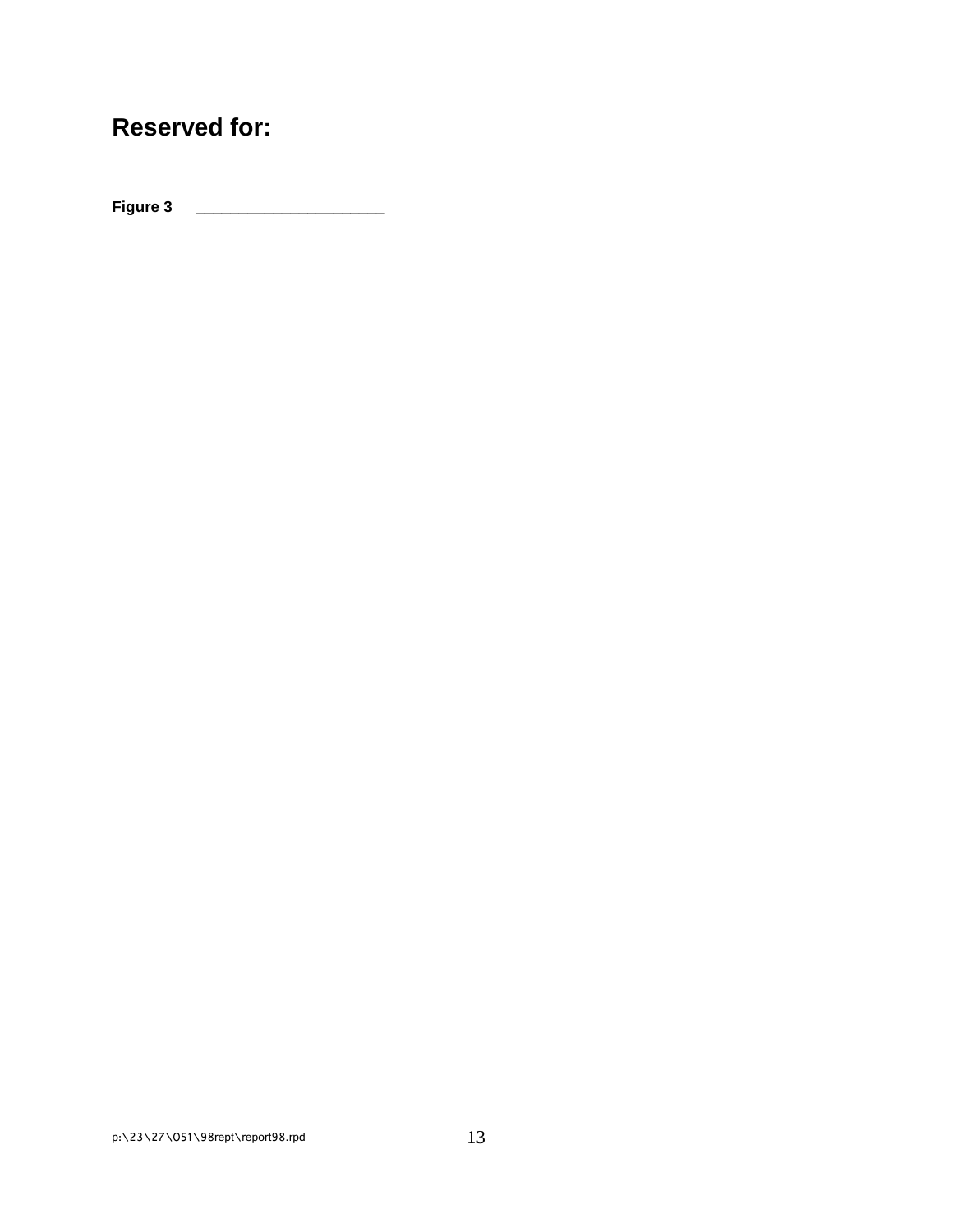# **Reserved for:**

**Figure 4 \_\_\_\_\_\_\_\_\_\_\_\_\_\_\_\_\_\_\_\_\_\_**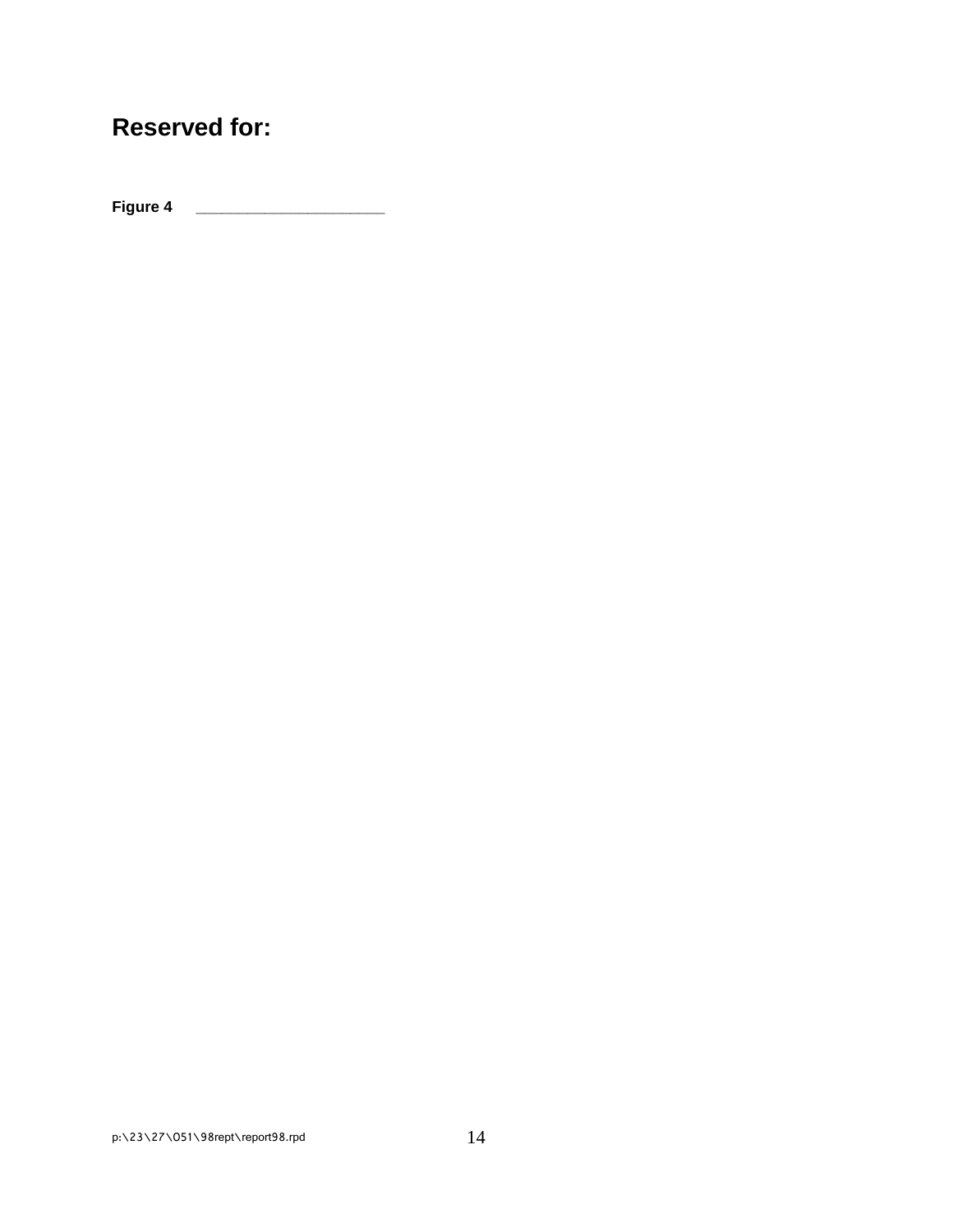excess phosphorus loads. The growing conditions during the summer months are favorable to blue-greens, and they have a competitive advantage over the other algal species during this time. Blue-green algae are referred to as nuisance algae because they:

- are generally inedible to fish, waterfowl, and most zooplankters;
- float at the lake surface in expansive algal blooms;
- may be toxic to animals when occurring in large blooms; and
- since they are most likely to be present during the summer months, they can disrupt lake recreation.

The second most dominant form of algae in Sunset Hill Pond was the chlorophyta, or green algae. Large numbers of green algae are also indicative of a eutrophic condition. The highest counts of both blue-green and green algae correspond to the highest chlorophyll concentration during 1998 (early September).

#### **2.4.3 Zooplankton**

Zooplankton are the second step in the food chain, and are considered vital to a lake's fishery. They are microscopic animals which feed on particulate plant matter, including algae, and are in turn eaten by fish. In 1998, zooplankton were sampled on five occasions during June through August to determine abundance and species composition in Sunset Hill Pond (Appendix B). Healthy zooplankton communities are characterized by balanced densities (number per meter squared) of three major groups of zooplankton: cladocera, copepoda, and rotifera. Fish predation, however, may alter community structure and reduce the numbers of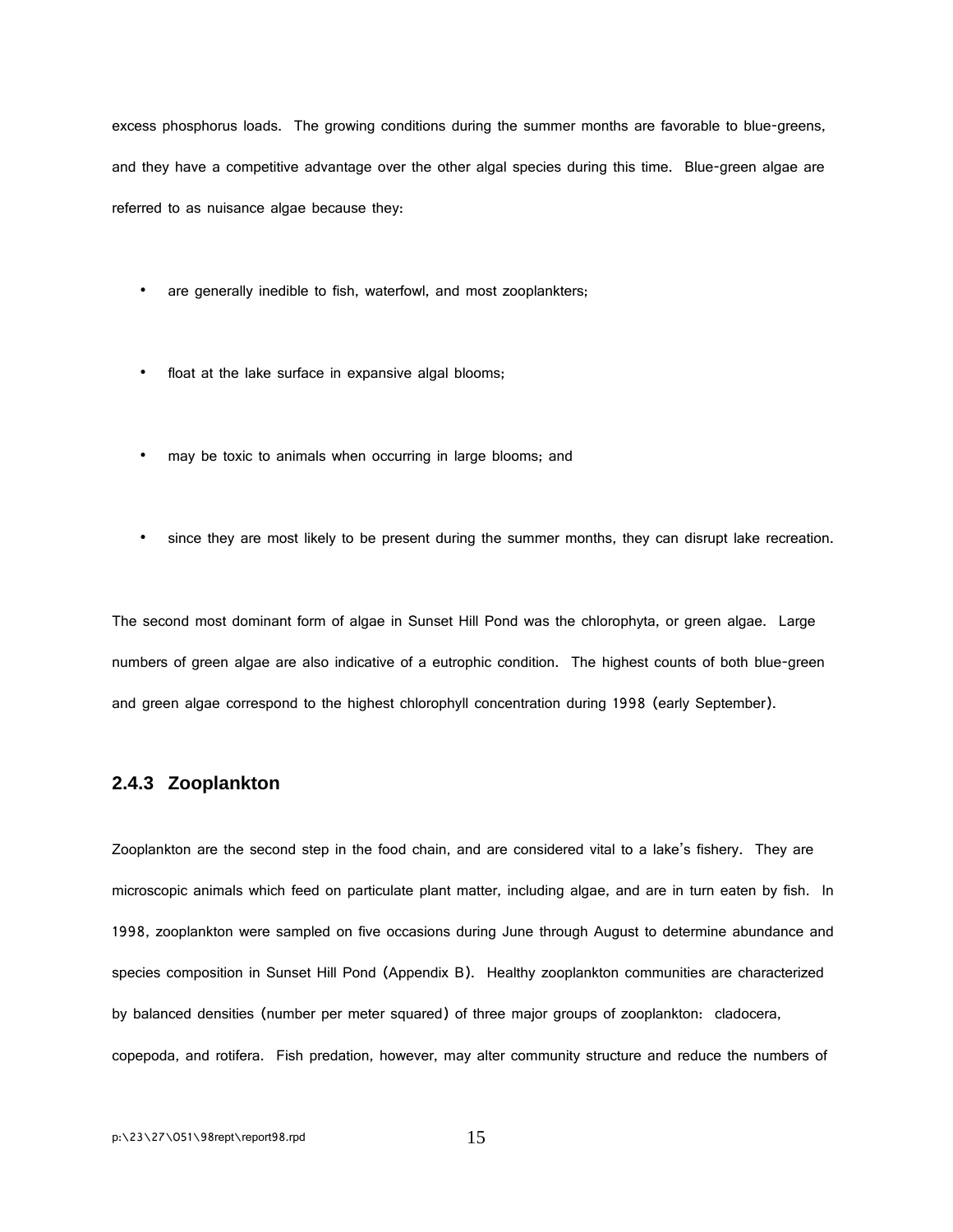larger-bodied zooplankters. Although the three groups were represented during each sample occasion, the zooplankton community in Sunset Hill Pond was dominated by rotifers during three of the five sample events. Fish predation of the larger-bodied zooplankters likely resulted in dominance by smaller-bodied zooplankters during most sample events.

### **2.5 Historical Trends**

A trend analysis of Sunset Hill Lake was completed to determine if the lake had experienced significant degradation or improvement during the years for which water quality data are available. Data collected during 1972, 1977, 1982, 1994, and 1998 were analyzed. Two criteria must be met to conclude the lake's water quality has significantly improved or declined. First, the trend was considered significant if the slope of the regression was statistically significant at the 95 percent confidence level. Second, a conclusion of improved water quality requires concurrent decreases in total phosphorus and chlorophyll  $a$  concentrations, and increases in Secchi disc transparencies; a conclusion of degradation requires the inverse relationship.

A comparison of 1998 data with data collected in previous years indicates no significant change in water quality has occurred since 1972. However, some variation between individual years has been noted. For example, during 1994, total phosphorus and chlorophyll a concentrations were lower than 1998 values while Secchi disc transparency values were higher than 1998 values. However, the differences were not significant. These statistically non-significant trends indicate the lake's water quality is stable.

### **2.6 Conclusions**

Sunset Hill Pond is a shallow, wetland-type pond with a relatively diverse macrophyte community. The water quality of the water body has shown no significant change over time, and is currently at a eutrophic to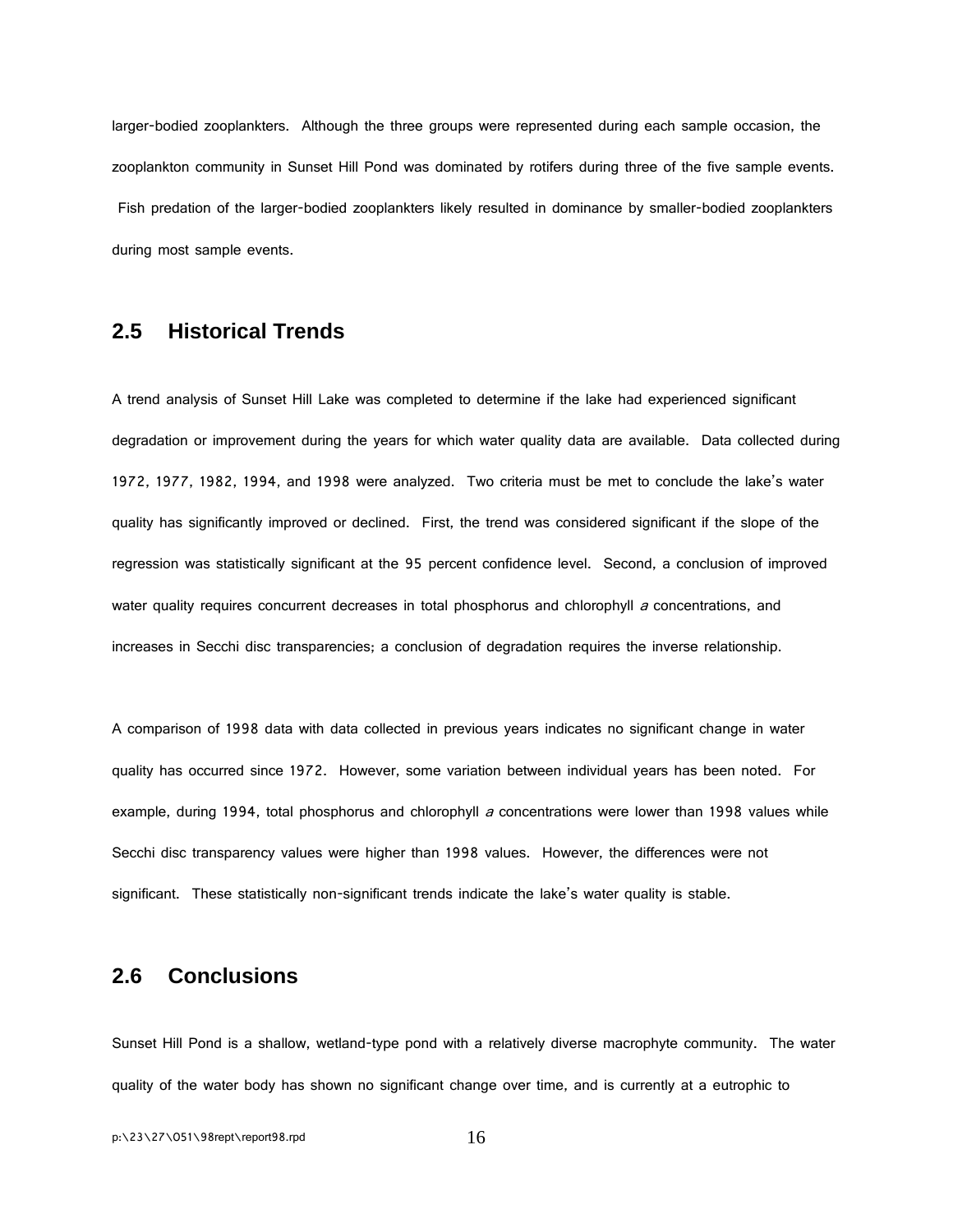slightly-hypereutrophic condition. Although a water quality management goal has not been previously established for this water body, it is recommended that the lake be managed as a Level III (i.e., support fishing, aesthetic viewing activities and observing wildlife). Water quality goals for Level III water bodies include maximum total phosphorus concentration of 75 µg/L, a maximum chlorophyll concentration of 40 µg/L, and a minimum Secchi disc transparency of 0.9 meters (~3.0 feet). In 1998, the summer average total phosphorus, chlorophyll a, and Secchi disc values met the Level III goal. In 1994, the summer average Secchi disc transparency met the Level III goal, but summer average total phosphorus and chlorophyll a concentrations failed to meet the Level III goal.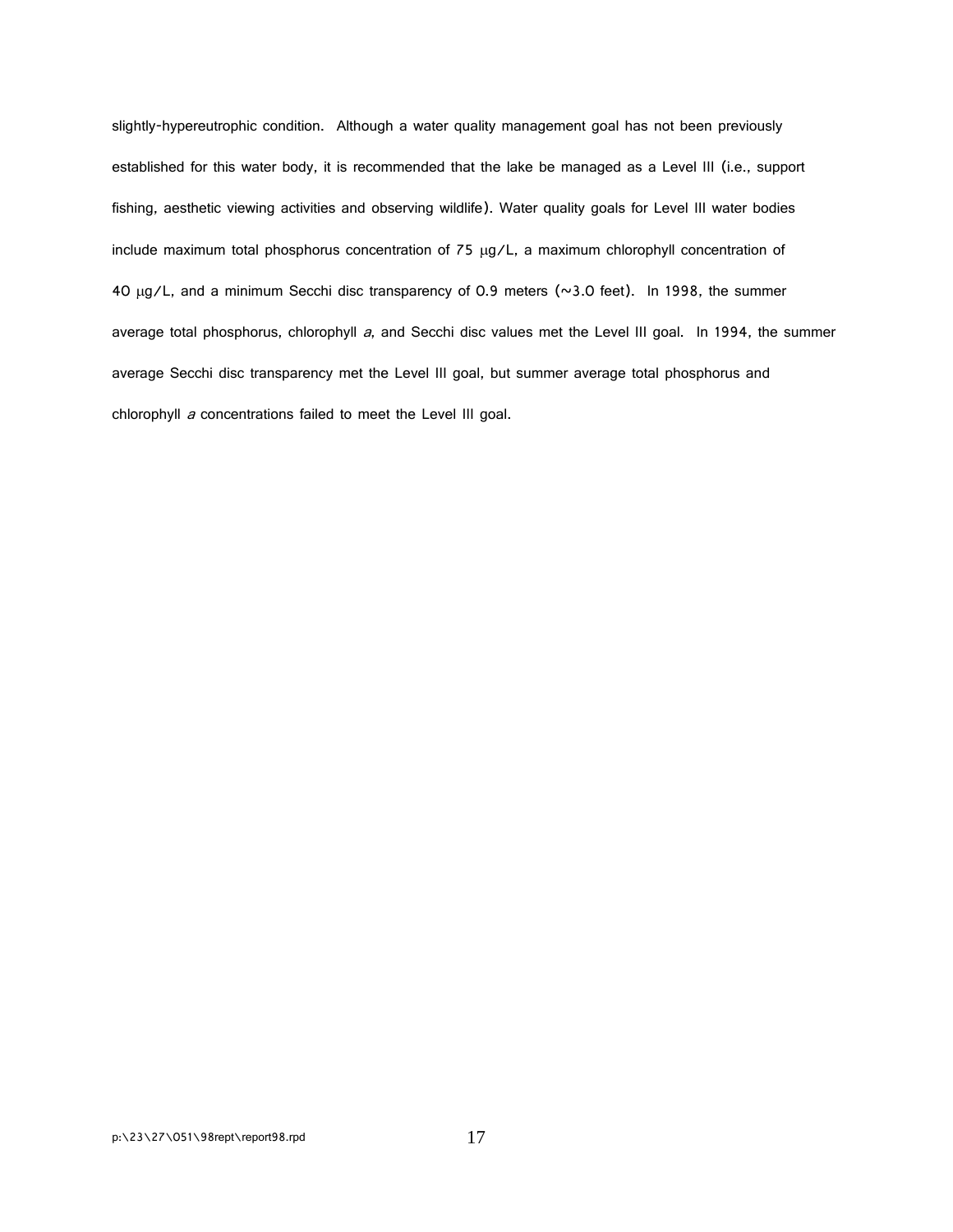### **3.1 Site Description**

North Rice Pond is located North of Bassett Creek's main stem in Robbinsdale (Figure 1). It has a surface area of approximately 3.7 acres (1.5 ha), and a maximum depth of 5 feet (1.5 meters). The pond can be classified as a Type V wetland, which is defined as having a maximum depth of less than 2 meters, surrounded by emergent vegetation, and dense macrophyte (aquatic weeds) growth (maps in Appendix B). The pond supports boating and swimming (to some extent) activities and wildlife/aesthetic viewing.

### **3.2 Water Quality Data**

North Rice Pond is classified as a Level III water body. Level III water bodies support fishing and aesthetic viewing activities. Water quality goals for Level III water bodies include a maximum total phosphorus concentration of 75 µg/L, a maximum chlorophyll concentration of 40 µg/L, and a minimum Secchi disc transparency of 0.9 meters ( $\sim$  3.0 feet).

North Rice Pond was sampled six times in 1998. Results of data analysis are plotted in Figure 3. All water quality data are included in Appendix A.

Temperature and dissolved oxygen data indicate the pond was well mixed in April and September and was stratified in June and July of 1998. Because of the pond's shallow depth, the entire pond warmed to a relatively uniform temperature by August. In general, low dissolved oxygen concentrations were noted throughout the water column, and no oxygen was noted near the bottom during the July and August sampling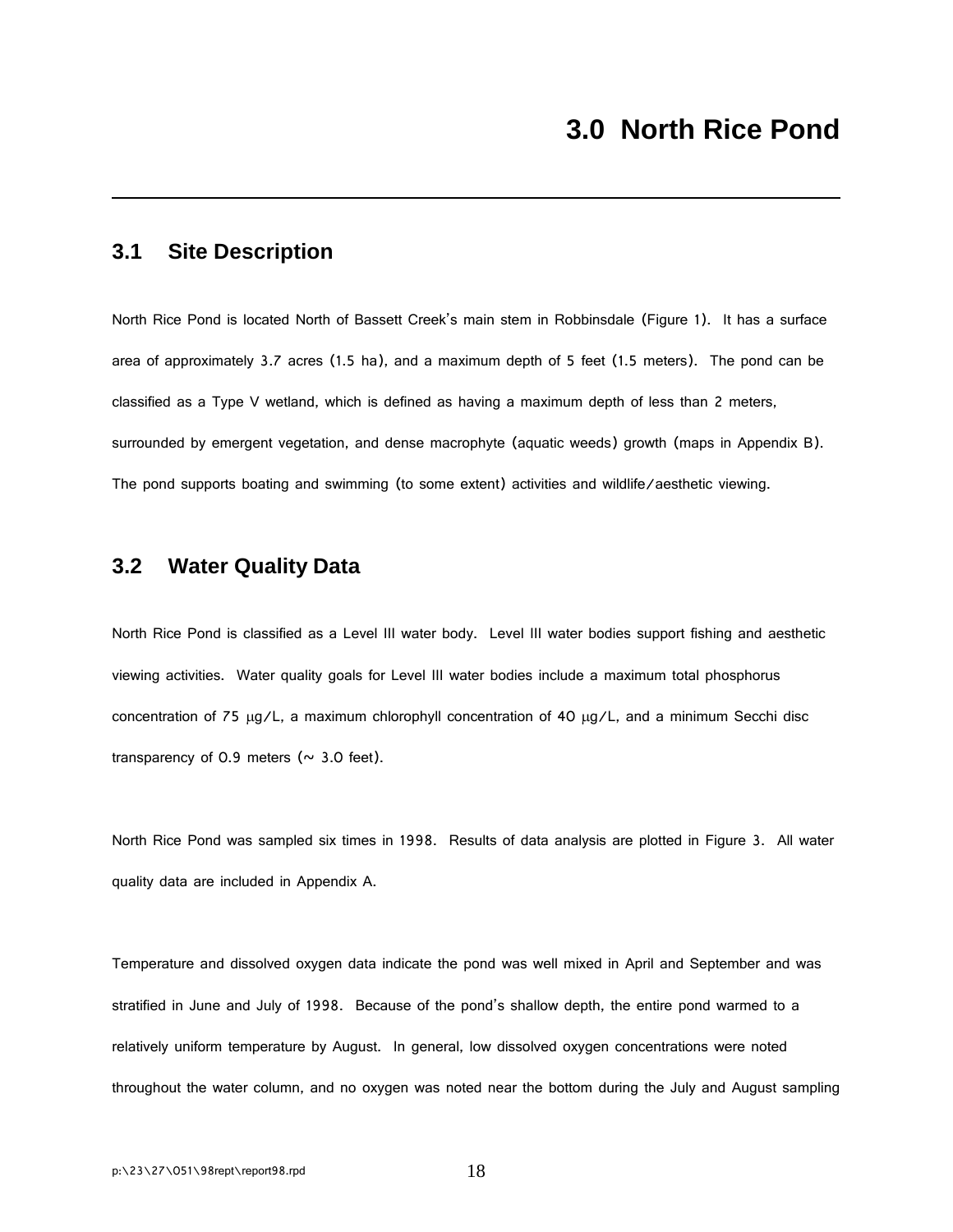dates. The very low levels of dissolved oxygen (often <3.5 mg/L) throughout the pond is indicative of a very productive system where decomposition of algae consumes most of the available oxygen by bacterial respiration.

Total phosphorus concentrations declined from April to July, then increased dramatically from July to September (Figure 3). With the exception of April, near-bottom total phosphorus was greater than surface water total phosphorus. Surface water total phosphorus ranged from 63 µg/L to 188 µg/L, and near-bottom total phosphorus ranged from 82 µg/L to 192 µg/L. Simultaneous occurrence of oxygen depletion and higher phosphorus concentrations in the near-bottom waters indicates apparent internal phosphorus loading (i.e., recycling of phosphorus from sediments) occurred throughout the summer period.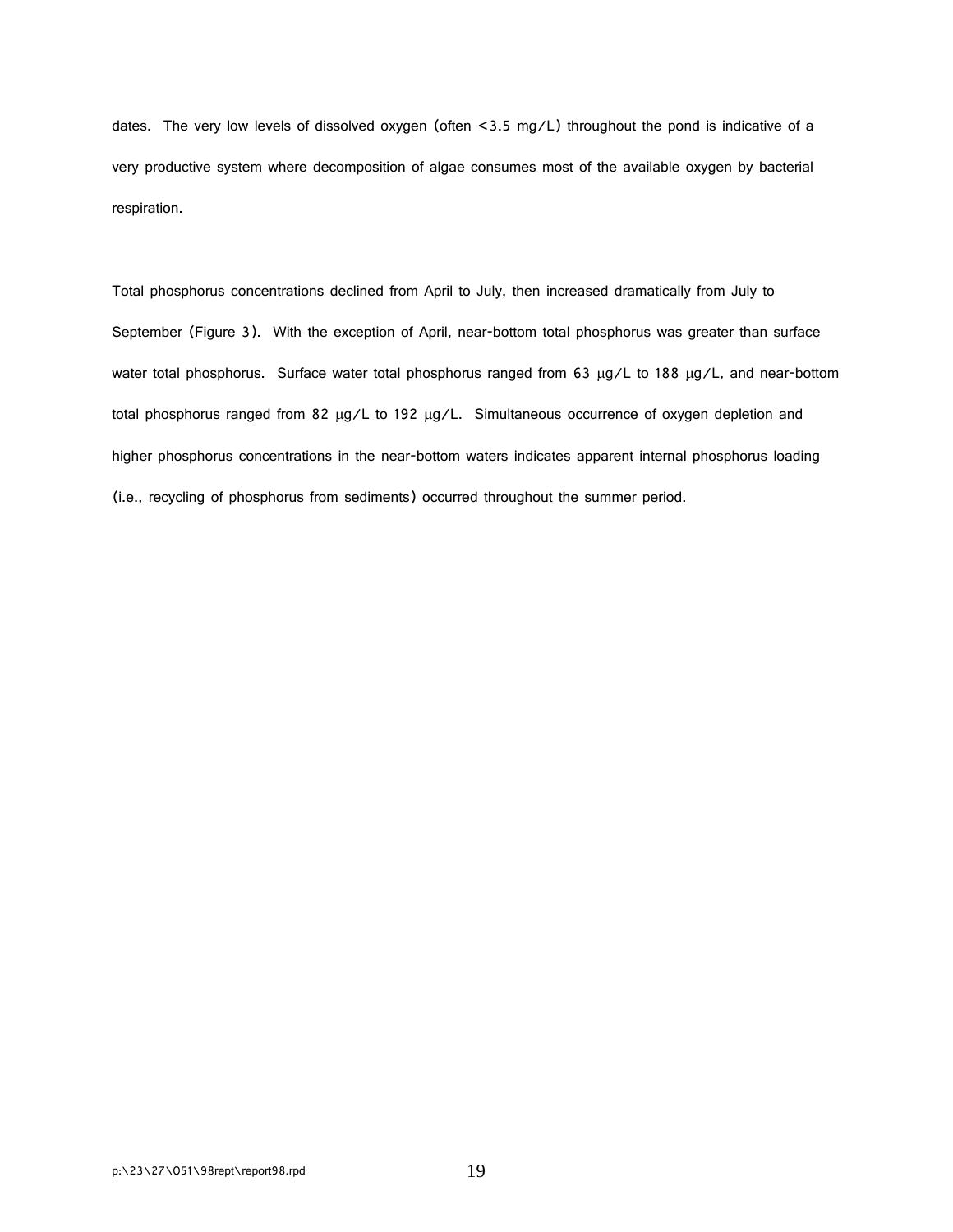# **Reserved for:**

**Figure 3 (or 5?) North Rice Pond 1998 Water Quality**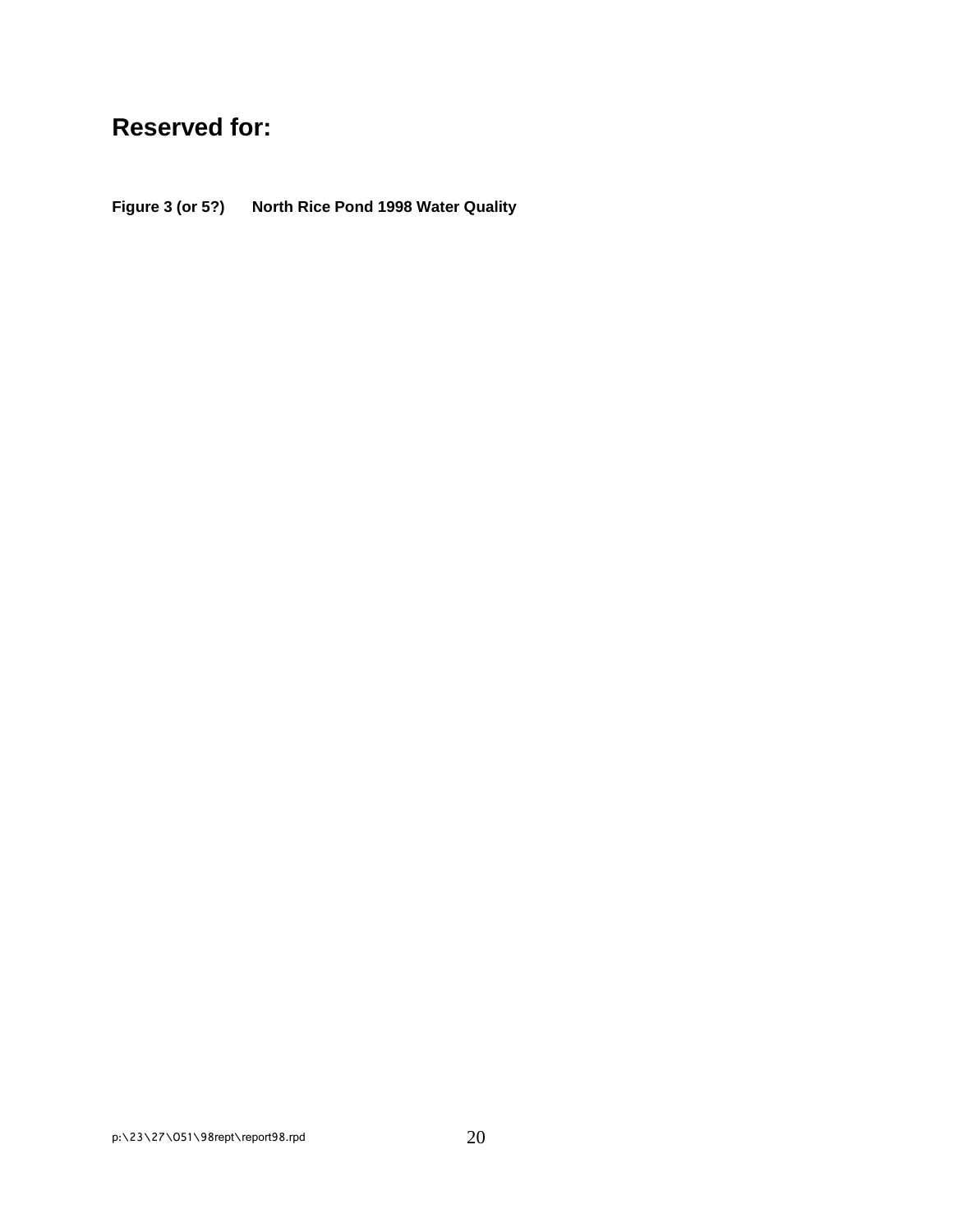Chlorophyll  $a$  concentrations followed the same pattern as total phosphorus with a decline in concentration from April to June, and a subsequent increase during the rest of the season (Figure 3). The summer average for chlorophyll a was  $33.4 \mu g/L$ . A large increase in chlorophyll concentration following an increase in total phosphorus indicates phosphorus controls algal growth in the lake.

Relatively poor water transparency was noted throughout the summer period. The average summer Secchi disc transparency was 1 meter (Figure 3). The lowest transparency (i.e., 0.5 meters on September 8) was preceded by the lake's highest chlorophyll and total phosphorus concentrations. The lake's highest transparency (i.e., 1.5 meters) occurred on August 10.

Carlson methodology (Carlson, 1977) was used to determine the trophic state of North Rice Pond. The results are summarized in Figure 3. The summer average total phosphorus and chlorophyll  $a$  concentrations were indicative of a hypereutrophic system. The summer average Secchi disc transparency was indicative of a eutrophic system. Consequently, North Rice Pond is classified as eutrophic to hypereutrophic. This classification describes a water body that is rich to extremely-rich in nutrients. Such water bodies often experience significant to severe algal blooms and/or dense to very dense weed growth throughout the summer.

### **3.3 Recreational Suitability**

Secchi disc transparencies were used to calculate the Recreational Suitability Index (RSI) for each sampling date of 1998 (Osgood, 1989a). RSI for North Rice Pond ranged from a low of 3.3 to a maximum of 6.3 (Table 4). In April and June, RSI values were indicative of substantially reduced recreational enjoyment. Sample dates in July and early August suggested that swimming and aesthetic enjoyment would be only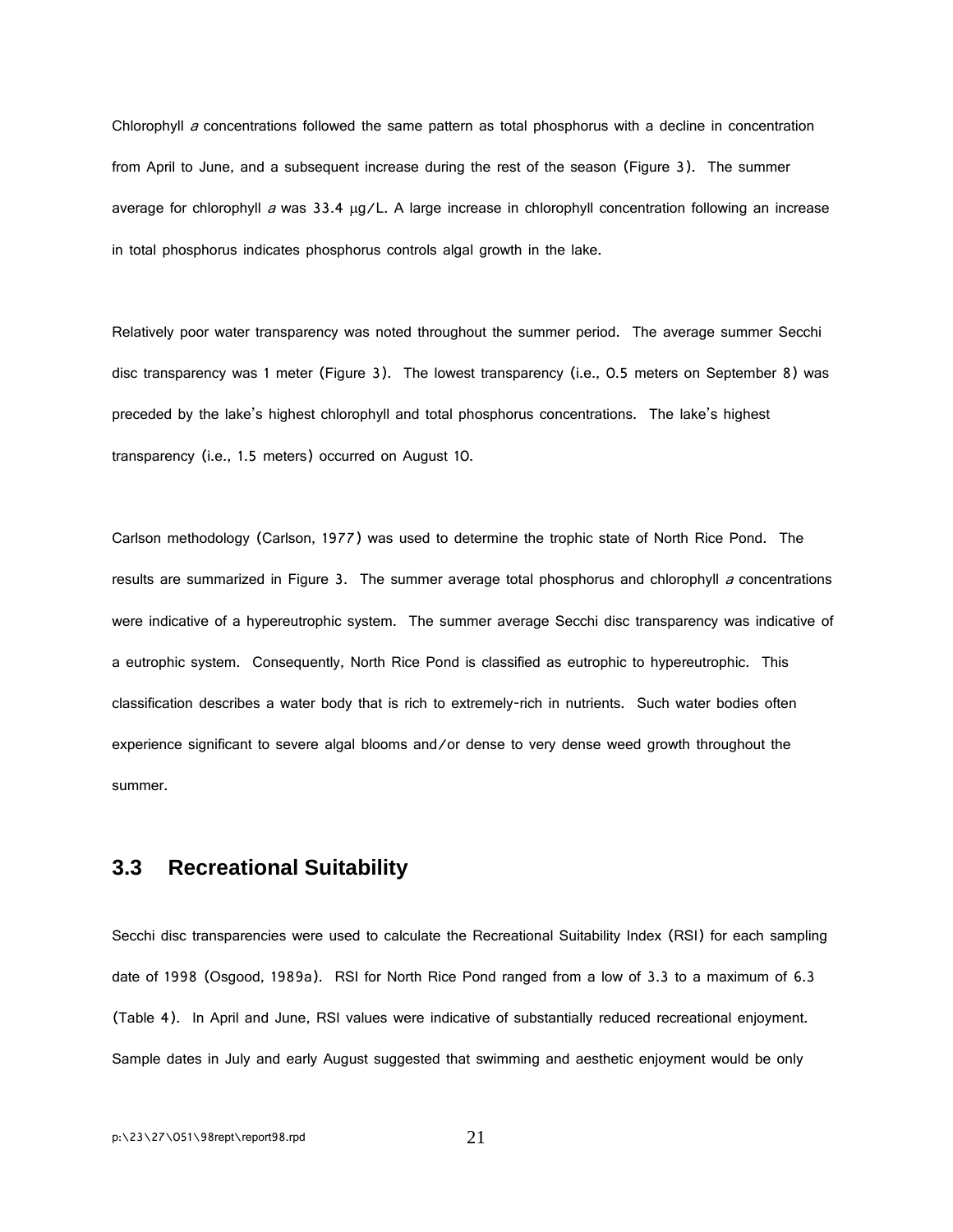slightly impaired. However, both late August and September RSI values show that swimming and aesthetic enjoyment would be nearly impossible because of severe algal blooms and reduced water transparency (See Table 2). The recreational suitability in North Rice Pond for 1998 was elevated (i.e., poor) when chlorophyll concentrations were elevated.

| Sample Date | <b>Calculated RSI</b> | <b>RSI Description</b>                                              |
|-------------|-----------------------|---------------------------------------------------------------------|
| 1 April     | 4.4                   | Desire to swim and aesthetic enjoyment substantially reduced        |
| 16 June     | 4.4                   | Desire to swim and aesthetic enjoyment substantially reduced        |
| 13 July     | 3.8                   | Swimming and aesthetic enjoyment slightly impaired                  |
| 10 August   | 3.3                   | Swimming and aesthetic enjoyment slightly impaired                  |
| 24 August   | 5.0                   | Swimming and aesthetic enjoyment nearly impossible because of algae |
| 8 September | 6.3                   | Swimming and aesthetic enjoyment nearly impossible because of algae |

**Table 4 Recreational Suitability Index (RSI) for North Rice Pond during 1998.**

#### **3.4 Biota**

#### **3.4.1 Macrophytes**

Aquatic macrophyte (i.e., aquatic plant) surveys of North Rice Pond were completed during June and August 1998. Results of these surveys are found in Appendix B. With the exception of a 400-foot section of the West shore, the entire pond was surrounded by Cattail ( $Typha$  spp.), and Purple Loosestrife (Lythrum salicaria) during the two sample events. Areas containing Cattail and Purple Loosestrife were also noted within the body of water. Submerged aquatic plants within the pond were primarily comprised of coontail (Ceratophyllum demersum), but also included Sago Pondweed (Potamogeton pectinatus), and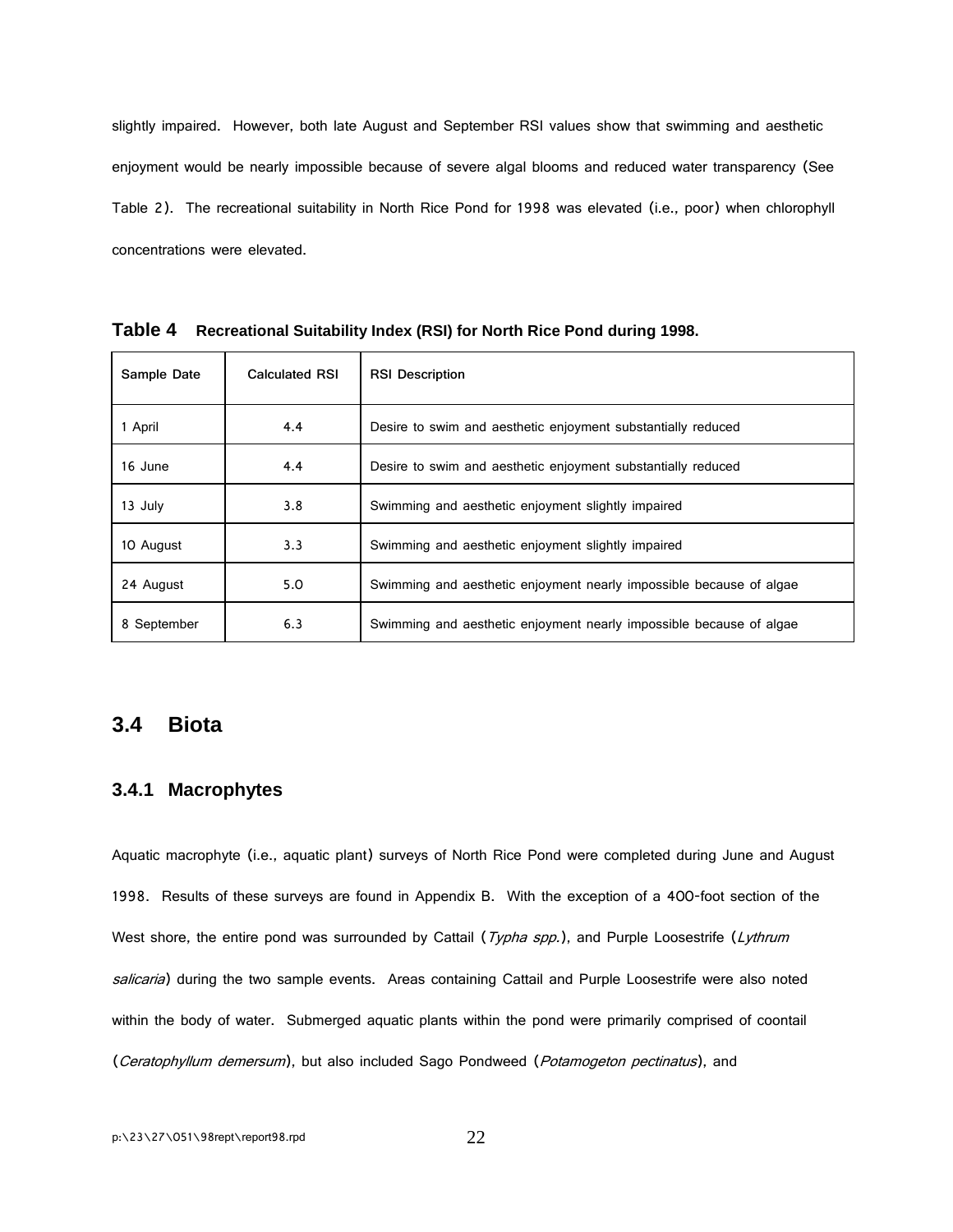Leafy/Narrowleaf Pondweed (Potamogeton spp.). A total of five aquatic plant species were noted in North Rice Pond, indicating a relatively low diversity.

#### **3.4.2 Phytoplankton**

In 1998, phytoplankton in North Rice Pond were sampled on five occasions during June through August. The pond's phytoplankton community was dominated by green algae and cryptomonad algae (Appendix B). Blue-green algae were also present and were often the third most dominant major group present. Green algae and blue-green algae are indicative of a productive (eutrophic) system. Although little is known of cryptomonad ecology, they are commonly noted in Minnesota lakes of varying water quality. The phytoplankton community in North Rice Pond provides food for several types of animals, including zooplankton, which in turn are eaten by fish. Although blue-green algae are generally considered inedible, green algae and cryptomonads are generally considered edible.

#### **3.4.3 Zooplankton**

The zooplankton community in North Rice Pond provides food for the lake's fishery, but has little predatory impact on the lake's algal community. The zooplankton community exhibited relatively high species richness (Appendix B). However, the richness in species was largely dominated by rotifers (small-bodied zooplankters). The rotifers graze primarily on extremely small particles of plant matter, and do not significantly affect the lake's water quality. The abundance of small-bodied zooplankters is indicative of fisheries predation upon the larger-bodied animals. Fish "sight feed" and select the largest animals in sight, thereby, minimizing the number of large-bodied zooplankters in a water body. Escape from predation by the larger-bodied zooplankters is dependent upon the presence of a "refuge" within a lake. The shallow nature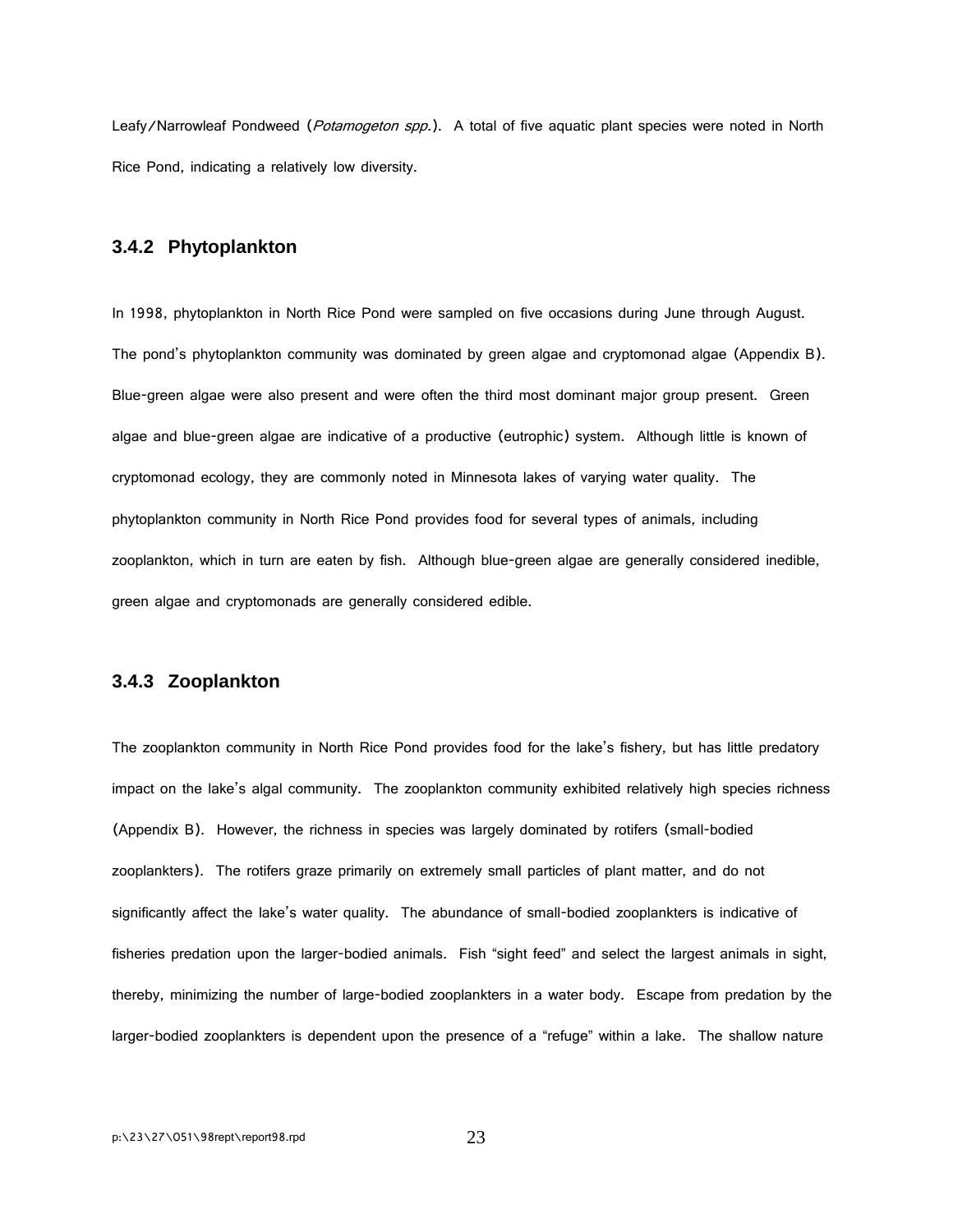of North Rice Pond prevents a refuge for zooplankton to hide from the pond's fisheries. Consequently, only smaller-bodied zooplankters survived predation from the pond's fisheries.

### **3.5 Historical Trends**

North Rice Pond has been sampled on two occasions, during 1994 and during 1998. Consequently, a statistical analysis of data is not feasible because of limited data. A comparison of 1994 and 1998 data indicates that summer average total phosphorus and chlorophyll  $a$  concentrations were somewhat lower in 1998 , and Secchi disc transparency was slightly higher (i.e., 2.5 feet in 1994 and 3.3 feet in 1998).

#### **3.6 Conclusions**

North Rice Pond is a shallow, wetland-type pond. The water quality of the pond is currently at a eutrophic (nutrient rich and very productive) to hypereutrophic (very nutrient rich and extremely productive) condition. Severe algal blooms and reduced water transparency resulted in severe recreational use impairment during 1998. However, the pond provides a suitable habitat for wildlife and provides aesthetic enjoyment. The Bassett Creek Water Quality Management Plan (Barr, 1994) classified Nouth Rice Pond as a Level III water body and established water quality goals for the pond (total phosphorus  $\lt$  75  $\mu$ g/L, chlorophyll a  $\leq$  40 µg/L, and Secchi disc  $\geq$  0.9 m). Its 1994 water quality failed to meet the total phosphorus and Secchi disc goals for this classification. Its 1998 summer average total phosphorus concentration failed to meet the goal for classification as Level III. Wherever feasible, best management practices should be employed to reduce phosphorus loading into this system to improve its water quality and attain its water quality goal.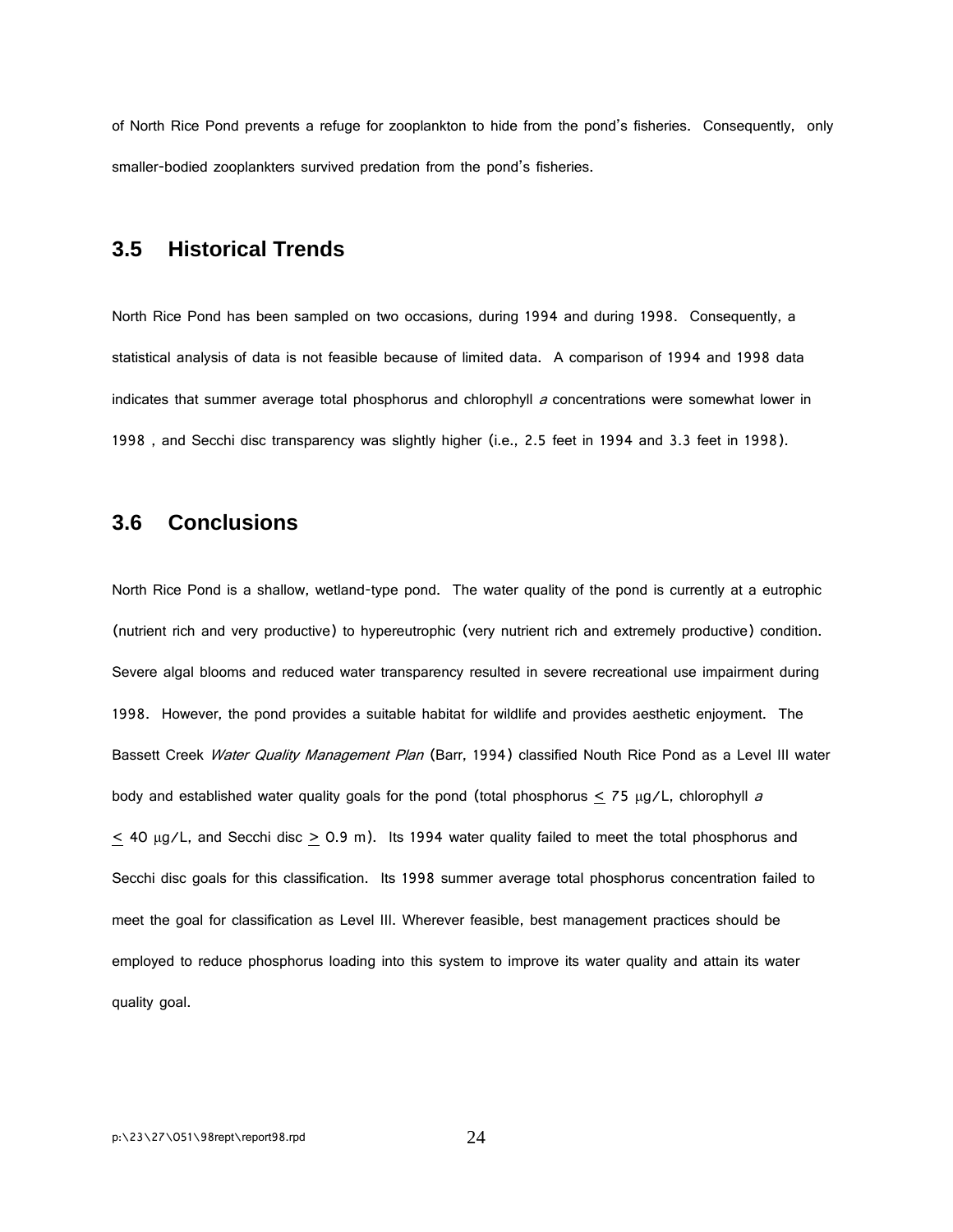### **4.1 Site Description**

South Rice Pond is located North of Bassett Creek's main stem in Golden Valley and Robbinsdale and receives the overflow from North Rice Pond (Figure 1). It has a surface area of about 3.2 acres (1.3 ha), and a maximum depth of 3 feet (0.9 meters). The pond can be classified as a Type V wetland, which is defined as having a maximum depth of less than 2.0 meters, surrounded by emergent vegetation and dense macrophyte growth (Appendix B). The pond supports boating activities and wildlife/aesthetic viewing.

### **4.2 Water Quality Data**

South Rice Pond was classified as a Level III water body (i.e., support fishing, aesthetic viewing activities, and observing wildlife) in the Bassett Creek Water Quality Management Plan (Barr, 1994). Water quality goals for Level III water bodies include a maximum total phosphorus concentration of 75 µg/L, a maximum chlorophyll concentration of 40  $\mu$ g/L, and a minimum Secchi disc transparency of 0.9 meters ( $\sim$  3.0 feet).

South Rice Pond was sampled 6 times in 1998. Total phosphorus, chlorophyll a concentration, and Secchi disc transparency data are shown in Figure 4. Other physical and chemical water quality parameters of the pond are listed in Appendix A.

Temperature data indicate that the pond was mixed in April, late August, and September. The temperature profile indicates stratification occurred in June, July, and early August. Dissolved oxygen data indicate that the pond had relatively high dissolved oxygen in April and June, and that in June the pond was well stratified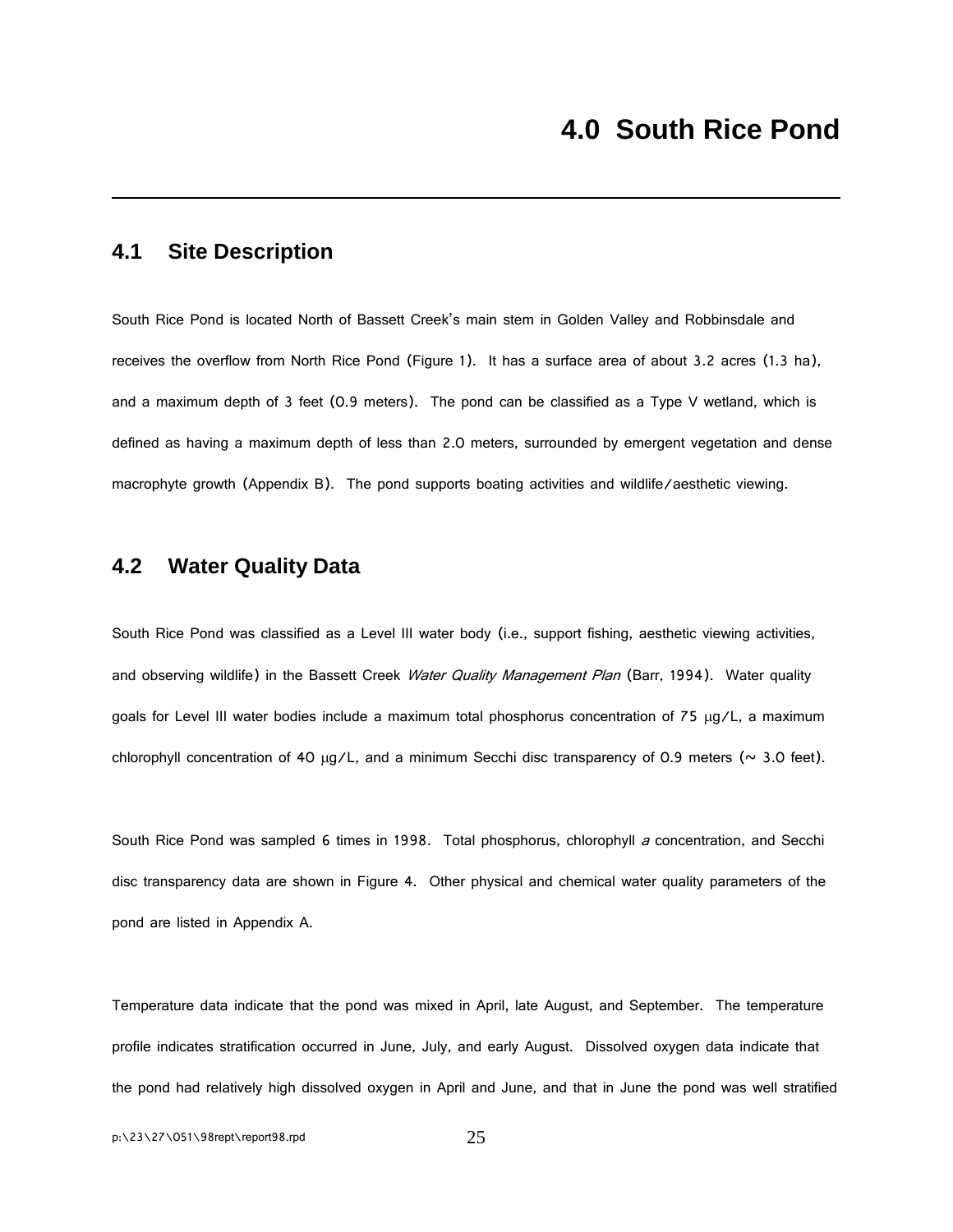with respect to both temperature and dissolved oxygen. However, dissolved oxygen levels were extremely low from July through September throughout the entire water column. The low oxygen levels are indicative of decomposition throughout a very productive system resulting in dissolved oxygen depression throughout the water column. The presence of low oxygen levels throughout the pond indicated the oxygen demand within the pond exceeded oxygen additions to the pond from wind mixing or photosynthesis.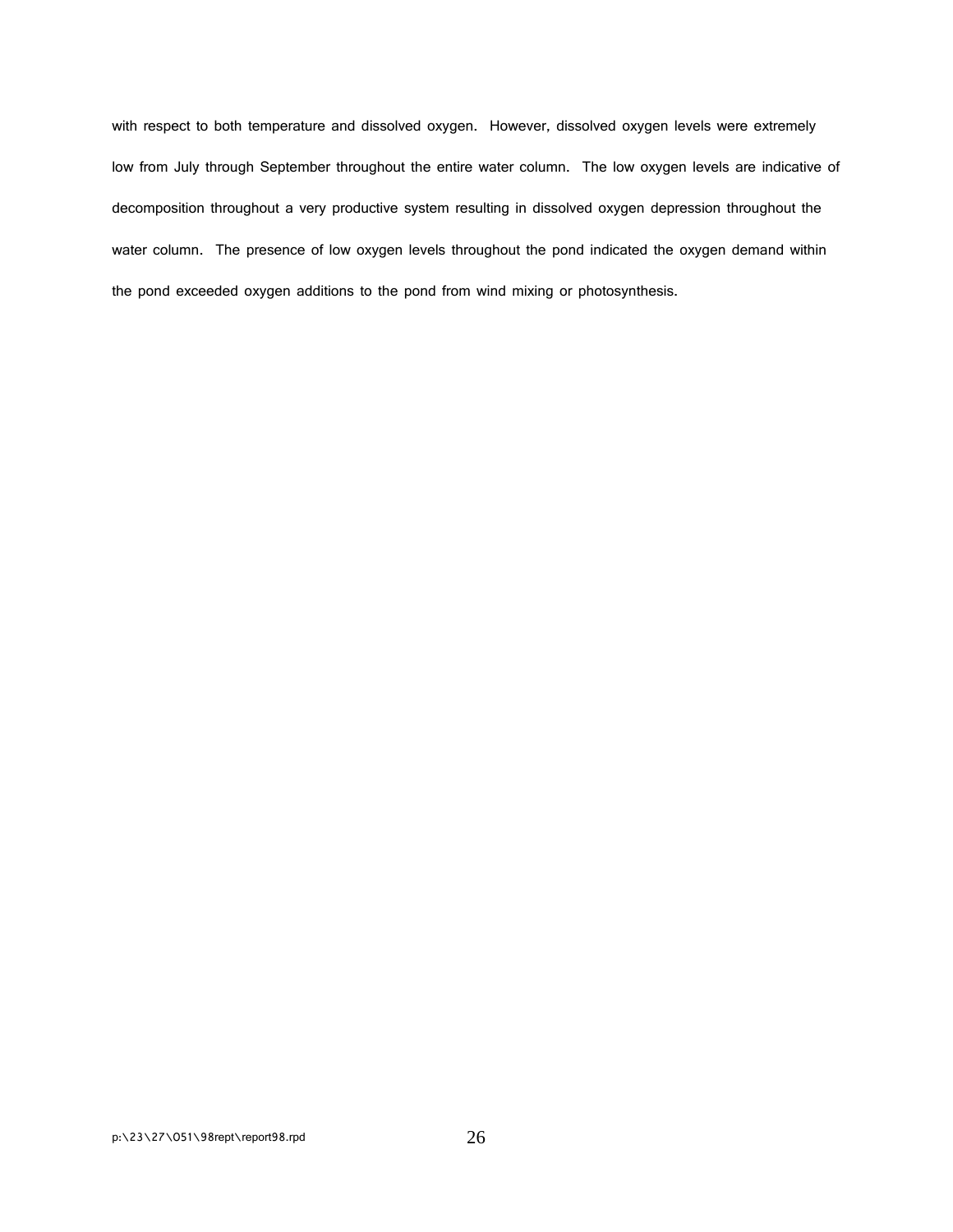# **Reserved for:**

**Figure 4 (or 6?) South Rice Pond 1998 Water Quality**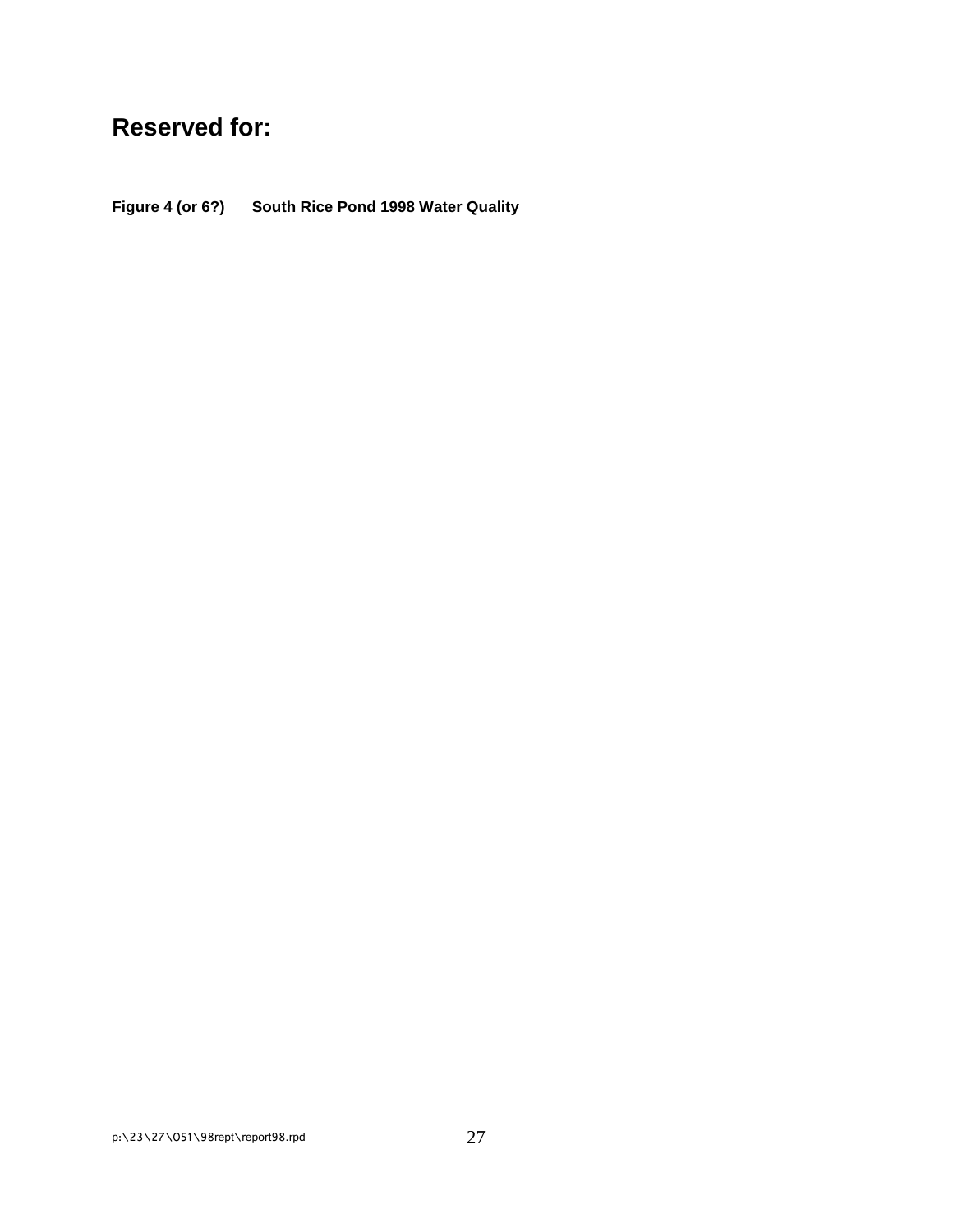Total phosphorus concentrations for South Rice Pond increased from a low of 99  $\mu$ g/L in April to a peak of 895 µg/L in July. The phosphorus concentration decreased to spring levels by September. The summer average concentration was  $384 \mu g/L$  (Figure 4). Near bottom total phosphorus concentrations were generally similar to surface water total phosphorus concentrations. However, bottom total phosphorus concentrations reached a measured maximum of 1,035 mg/L in July. The data indicate phosphorus is recycled from the sediments during periods when the water above the sediments becomes devoid of oxygen. However, with sufficient wind energy, mixing may occur in South Rice Pond. Periods of mixing add the phosphorus released from the sediments to the pond's surface waters where it is available for algal growth.

Concentrations of chlorophyll a ranged from a minimum concentration of 4.4  $\mu$ g/L in June to a maximum concentration of 179.4 µg/L on August 10 (Figure 4). The data indicate that the pond experienced algal blooms during most of the summer. The seasonal pattern of chlorophyll concentrations was similar to phosphorus concentrations, confirming that the pond's algal growth is directly related to phosphorus levels.

Secchi disc measurements in South Rice Pond generally mirrored phosphorus and chlorophyll a. The Secchi disc transparencies (Figure 4) ranged from 1.5 feet in June to 0.2 feet in early August. The seasonal patterns clearly show that the lake's water transparency is largely determined by algal abundance. The data indicate severe recreational use impairment results from algal blooms and reduced water transparency.

Carlson methodology (Carlson, 1977) was used to determine the trophic state of South Rice Pond. The results are summarized in Figure 4. Summer average total phosphorus, chlorophyll a, and Secchi disc transparency values were indicative of a hypereutrophic system. The classification describes a water body that is extremely rich in nutrients. Such water bodies often experience severe algal blooms and/or very dense weed growth all summer.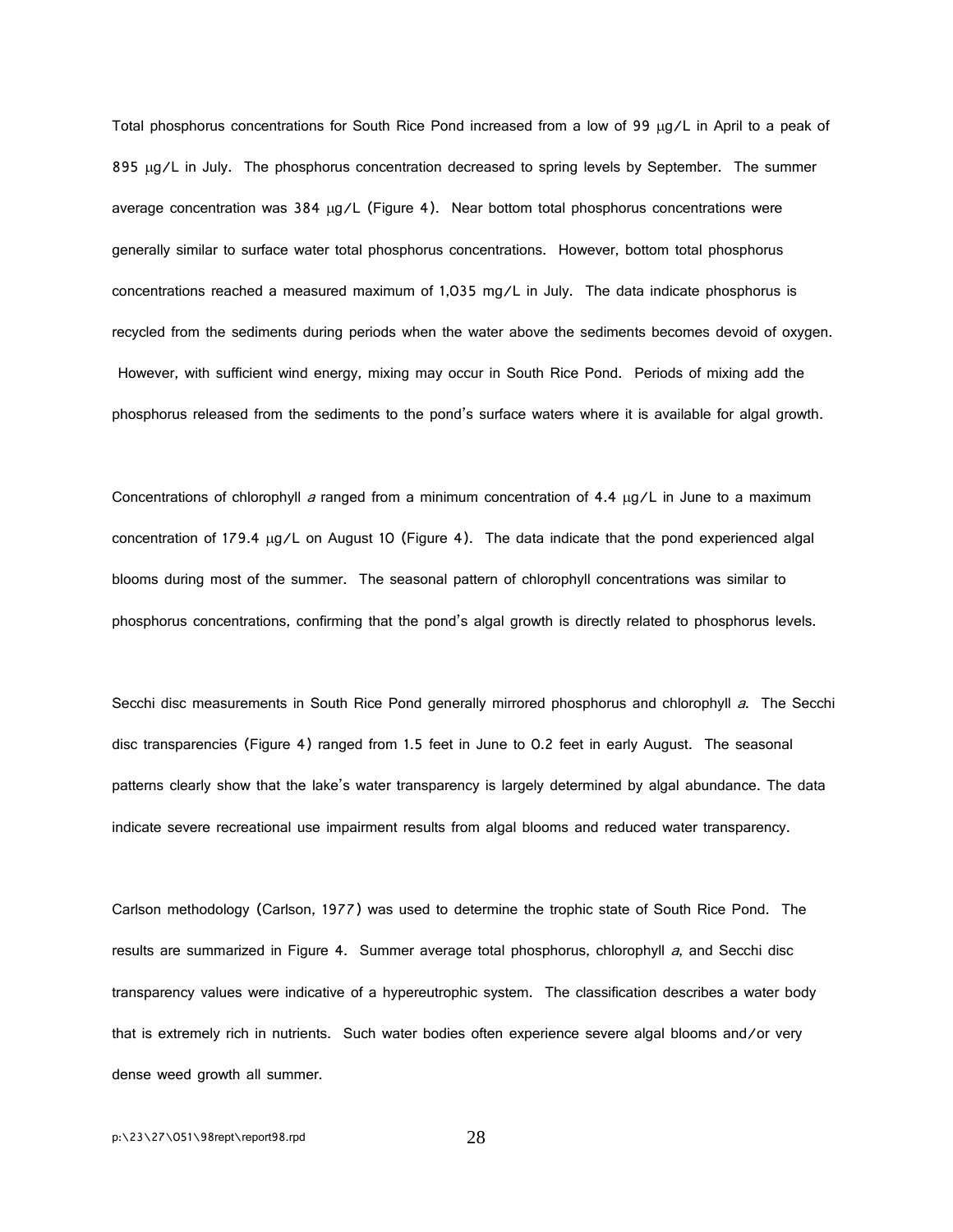## **4.3 Recreational Suitability**

Recreational suitability was calculated for South Rice Pond as discussed previously. Index values ranged from 3.3 to 8.7 (Table 5). RSI values suggest that severe algal blooms throughout the summer (July through September) severely impaired the recreational use of the pond (see Table 2). Recreational suitability was 3.3 (recreational activities slightly impaired) on June 16 when chlorophyll concentrations were lowest (i.e., Secchi disc transparency greatest). The Recreational Suitability Index on August 10 was 8.7 (recreational activities nearly impossible because of reduced water transparency) when chlorophyll concentrations were highest (i.e., Secchi disc transparency lowest).

| Sample Date | <b>Calculated RSI</b> | <b>RSI Description</b>                                              |
|-------------|-----------------------|---------------------------------------------------------------------|
| 1 April     | 4.7                   | Desire to swim and aesthetic enjoyment substantially reduced        |
| 16 June     | 3.3                   | Swimming and aesthetic enjoyment slightly impaired                  |
| 13 July     | 7.6                   | Swimming and aesthetic enjoyment nearly impossible because of algae |
| 10 August   | 8.7                   | Swimming and aesthetic enjoyment nearly impossible because of algae |
| 24 August   | 5.8                   | Swimming and aesthetic enjoyment nearly impossible because of algae |
| 8 September | 5.8                   | Swimming and aesthetic enjoyment nearly impossible because of algae |

**Table 5 Recreational Suitability Index (RSI) in South Rice Pond for 1998.**

#### **4.4 Biota**

#### **4.4.1 Macrophytes**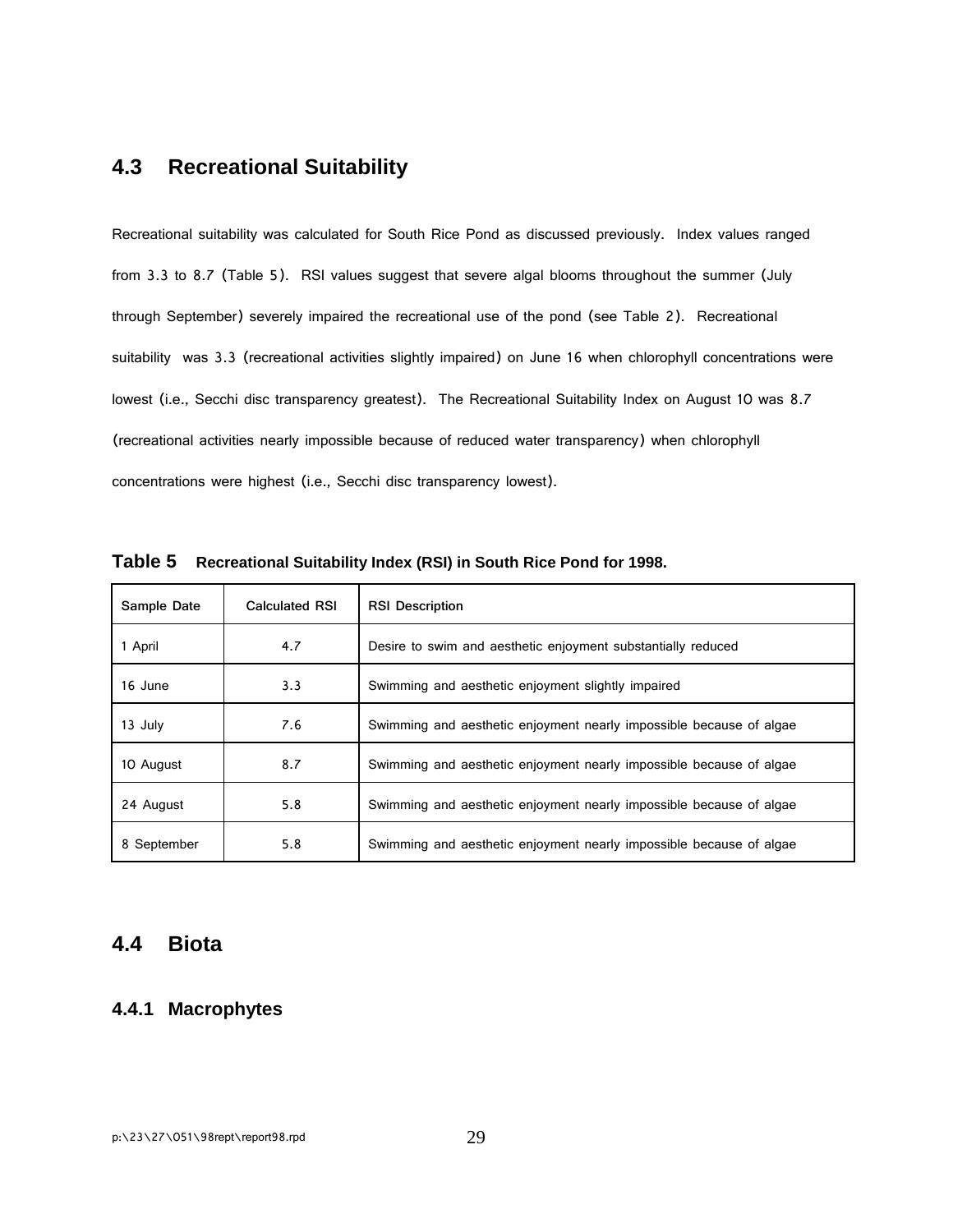Aquatic macrophyte (i.e., aquatic plant) surveys of South Rice Pond were completed during June and August 1998. Macrophyte data is compiled in Appendix B. The pond was completely surrounded by Cattail (Typha sp.) and Purple Loosestrife (Lythrum salicaria) during both sampling times. Submerged aquatic plants were present throughout the pond and consisted primarily of Coontail (Ceratophyllum demersum) and Elodea (Elodea canadensis). Sago pondweed (Potamogeton pectinatus) was also present in the pond. A total of five aquatic plant species were noted in North Rice Pond, indicating a relatively low diversity.

#### **4.4.2 Phytoplankton**

The phytoplankton community in South Rice Pond was dominated by cryptomonads and green algae (Appendix B). Blue-green algae and diatoms were also present in high numbers. Although little is known of cryptomonad ecology, they are commonly noted in Minnesota lakes of varying water quality. Green and blue-green algae were also present in high numbers and are both indicative of highly productive systems. The presence of a diverse diatom community indicates the presence of silica (i.e., substance needed by diatoms). South Rice Pond has a richness of species, and an even distribution between the four dominant groups of phytoplankton. The phytoplankton community in South Rice Pond provides food for several types of animals, including zooplankton, which in turn are eaten by fish. Although blue-green algae are generally considered inedible, green algae, diatoms, and cryptomonads are generally considered edible. Phytoplankton total numbers and chlorophyll a followed a similar pattern, thereby confirming the presence of excessive algal blooms during July through September.

#### **4.4.3 Zooplankton**

South Rice Pond was sampled five times in 1998 to enumerate and identify the zooplankton community in this water body. The dominant zooplankton overall were rotifers (Appendix B). However, the June sampling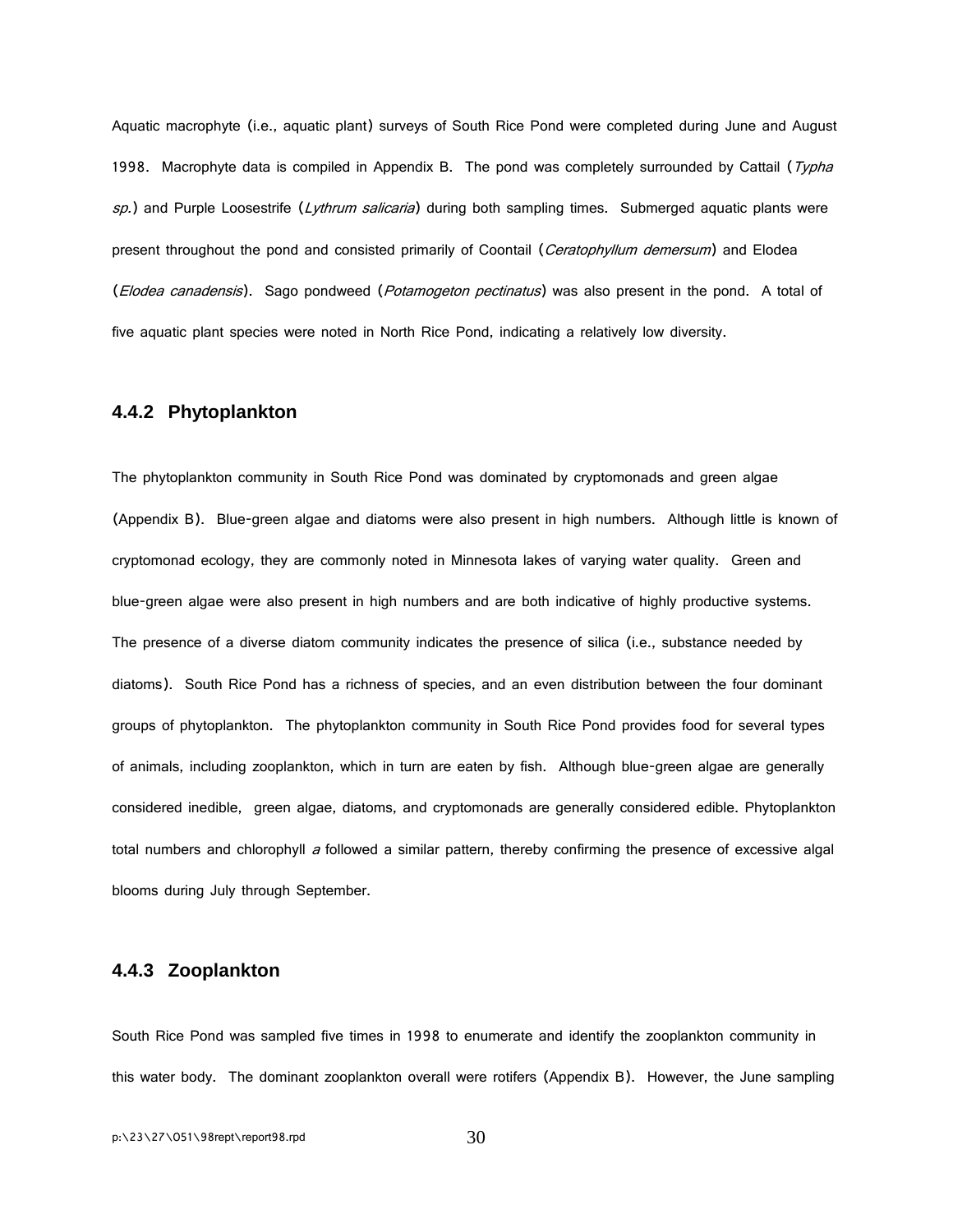date was dominated by cladocerans. During the remainder of the sampling periods, cladocerans were the least abundant of the divisions of zooplankton, and were not present in samples taken in July.

The zooplankton community in South Rice Pond provides food for the lake's fishery, but has little predatory impact on the lake's algal community. The rotifers graze primarily on extremely small particles of plant matter, and do not significantly affect the lake's water quality. The abundance of small-bodied zooplankters is indicative of fisheries predation upon the larger-bodied animals. Fish "sight feed" and select the largest animals in sight, thereby, minimizing the number of large-bodied zooplankters in a water body. Escape from predation by the larger-bodied zooplankters is dependent upon the presence of a "refuge" within a lake. The shallow nature of South Rice Pond prevents a refuge for zooplankton to hide from the pond's fisheries. Consequently, only smaller-bodied zooplankters survived predation from the pond's fisheries.

### **4.5 Historical Trends**

South Rice Pond has been sampled on two occasions, during 1994 and during 1998. Consequently, a statistical analysis of data is not feasible because of limited data. A comparison of 1994 and 1998 data indicates the summer average total phosphorus and chlorophyll  $a$  concentrations were higher in 1998 and the summer average Secchi disc transparency was lower in 1998. The pond's hypereutrophic trophic classification (very rich in nutrients and extremely productive) was the same in 1994 and 1998.

#### **4.6 Conclusions**

South Rice Pond is a shallow, wetland-type pond. The water quality of the pond is currently hypereutrophic (very rich in nutrients and extremely productive). Severe algal blooms and reduced water transparency resulted in severe recreational use impairment during 1998. However, the water body continues to provide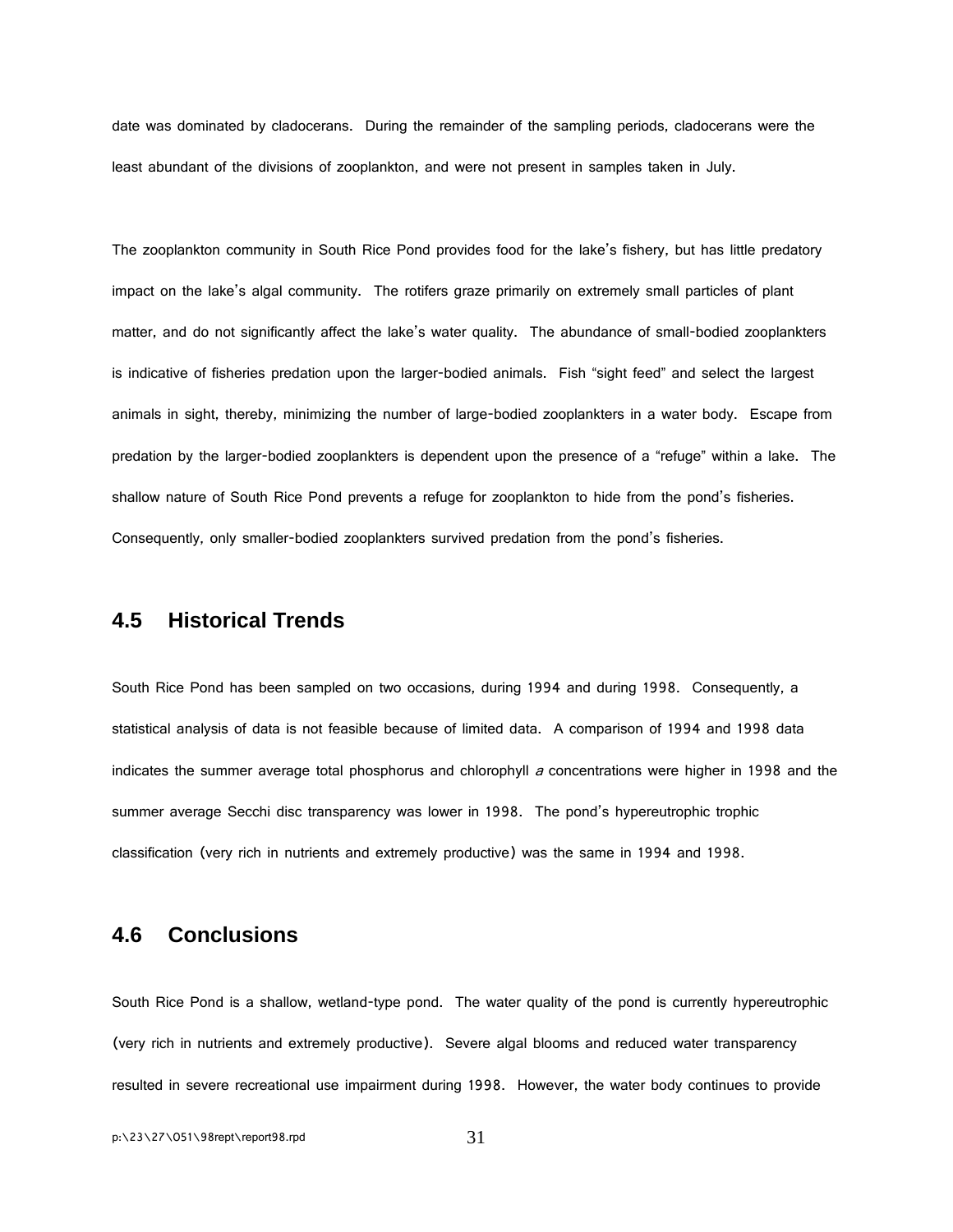adequate wildlife habitat and aesthetic benefits. The Bassett Creek Water Quality Management Plan (Barr, 1994) classified South Rice Pond as a Level III water body and established water quality goals for the pond (total phosphorus  $\leq$  75  $\mu$ g/L, chlorophyl  $a \leq 40 \mu$ g/L, and Secchi disc  $\geq$  0.9 m). The water quality of South Rice Pond failed to meet the total phosphorus, chlorophyl a, and Secchi disc goals for a Level III classification during 1994 and 1998. Best management practices for reduction of phosphorus loading into this pond should be used whenever possible in order to maintain or improve its water quality.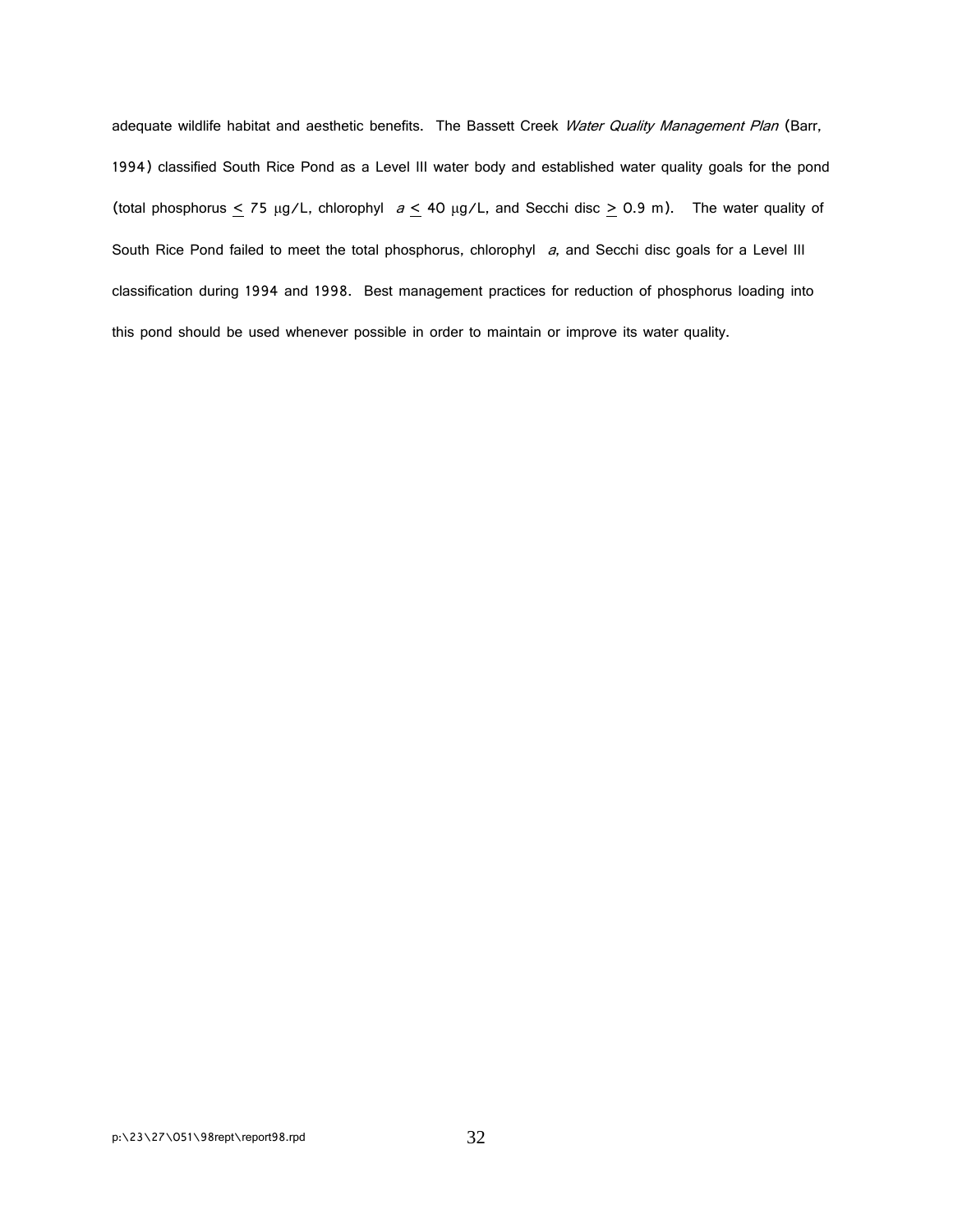## **References**

- Barr Engineering Company. 1994. Water Quality Management Plan, prepared for the Bassett Creek Water Management Commission.
- Carlson, R. 1977. A Trophic Status Index For Lakes. Limnol. Oceanogr. 22(2): 361-369.
- Osgood, R. A. 1989a. An Evaluation of Lake and Stream Monitoring Programs in the Twin Cities Metropolitan Area. Metropolitan Council Publication No. 590-89-128.
- Osgood, R. A. 1989b. Assessment of Lake Use-Impairment in the Twin Cities Metropolitan Area. Metropolitan Council Publication No. 590-89-130.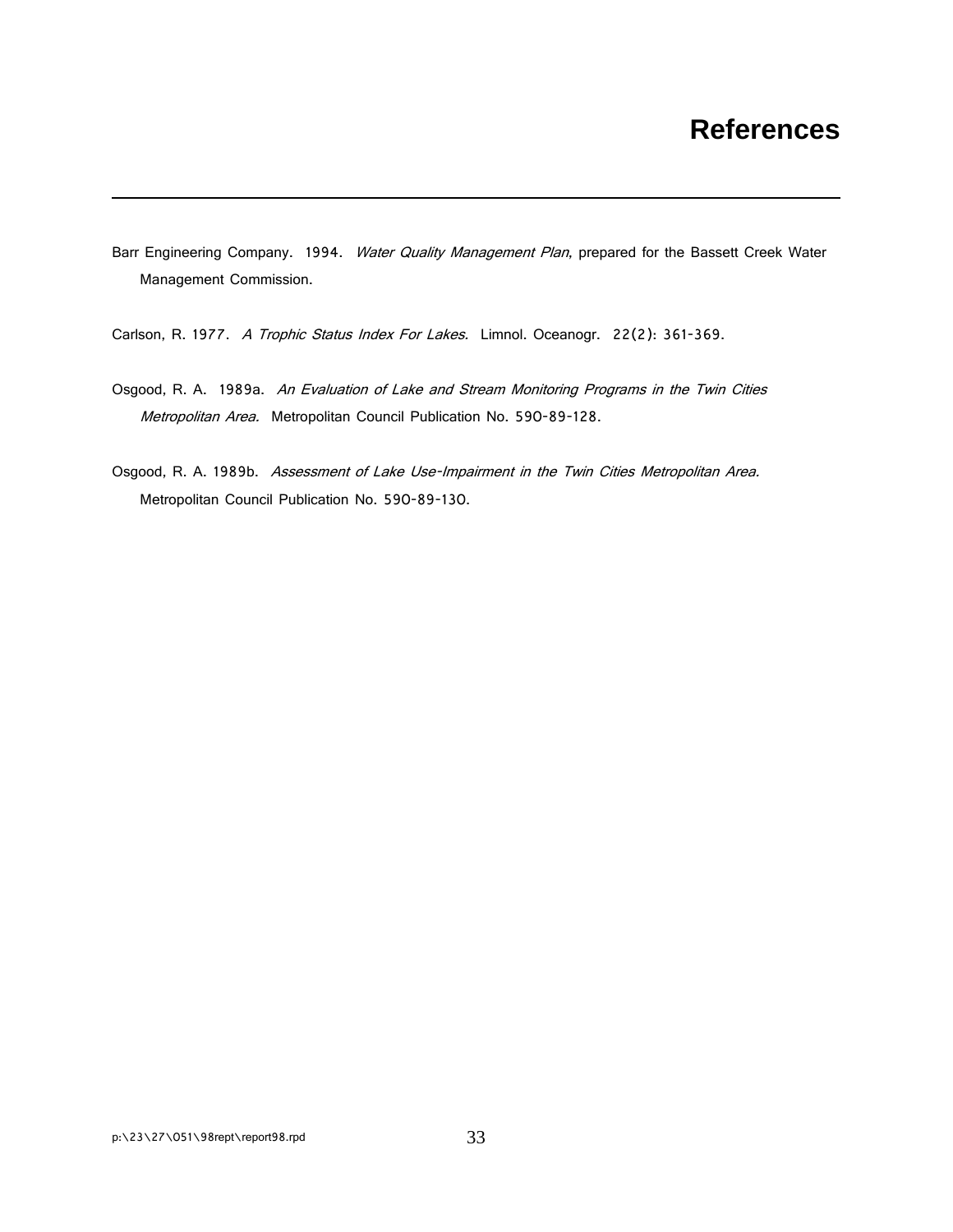**Appendix A**

**1998 Water Quality Data**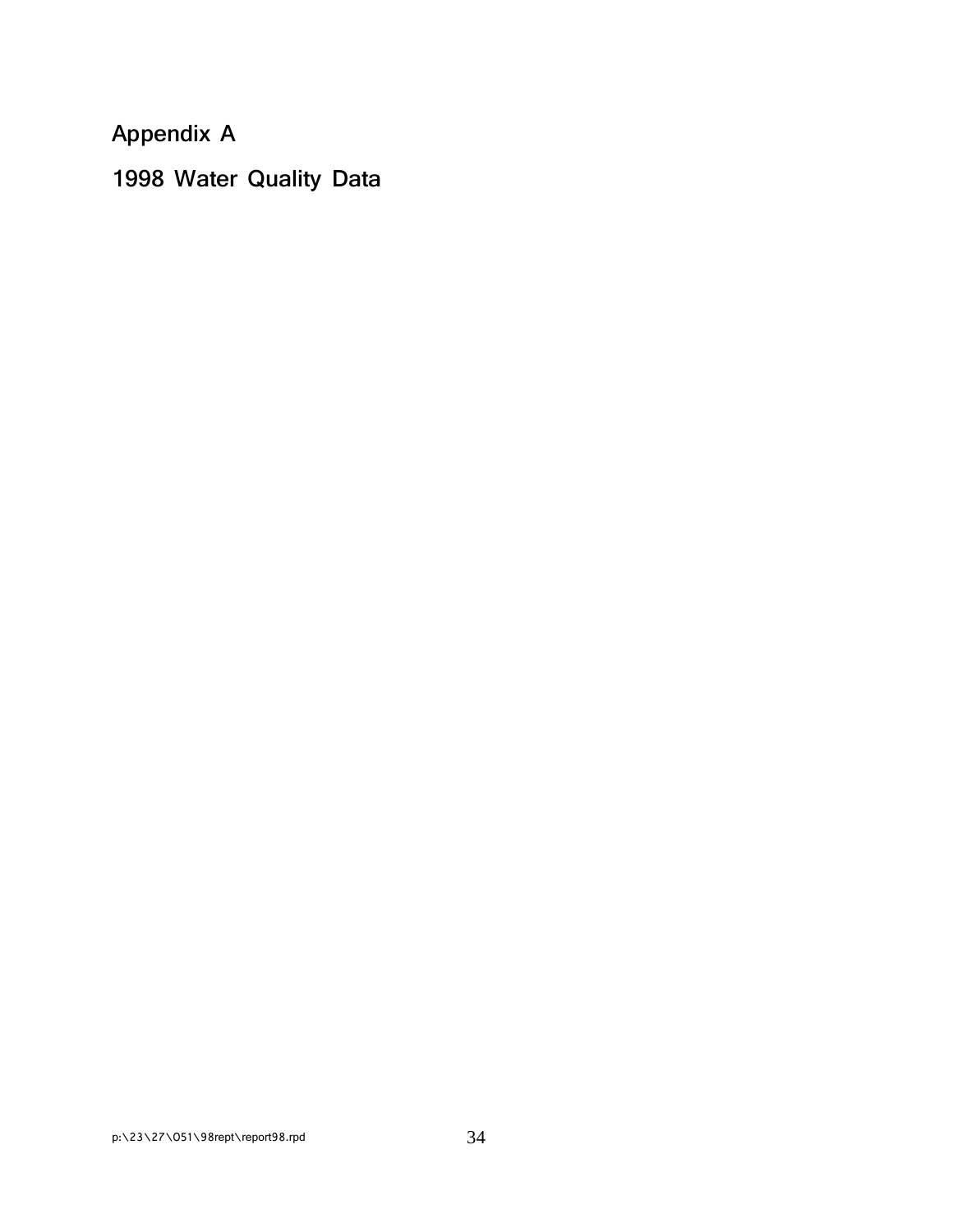**Sunset Hill Pond (Cavanaugh Lake)**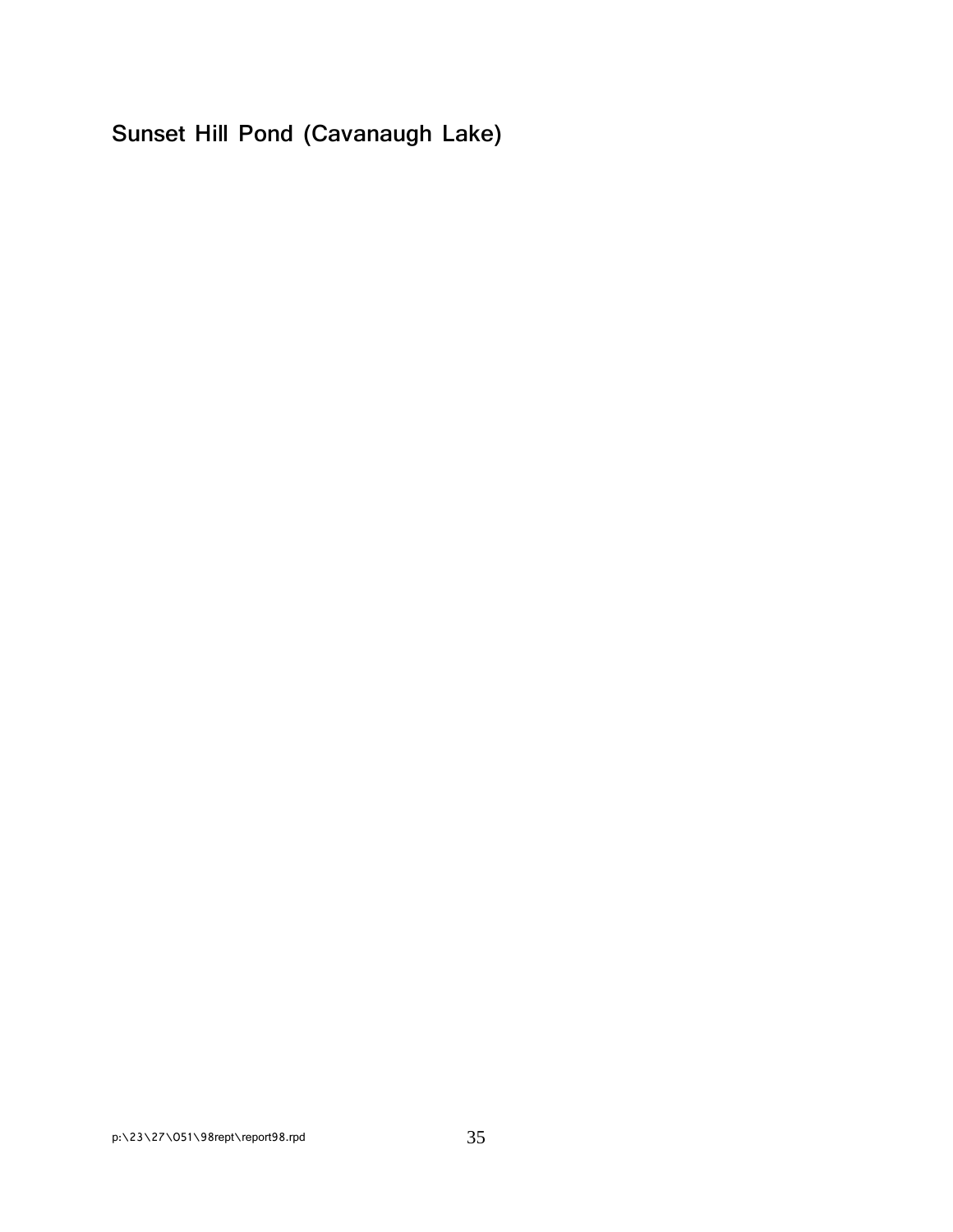**North Rice Pond**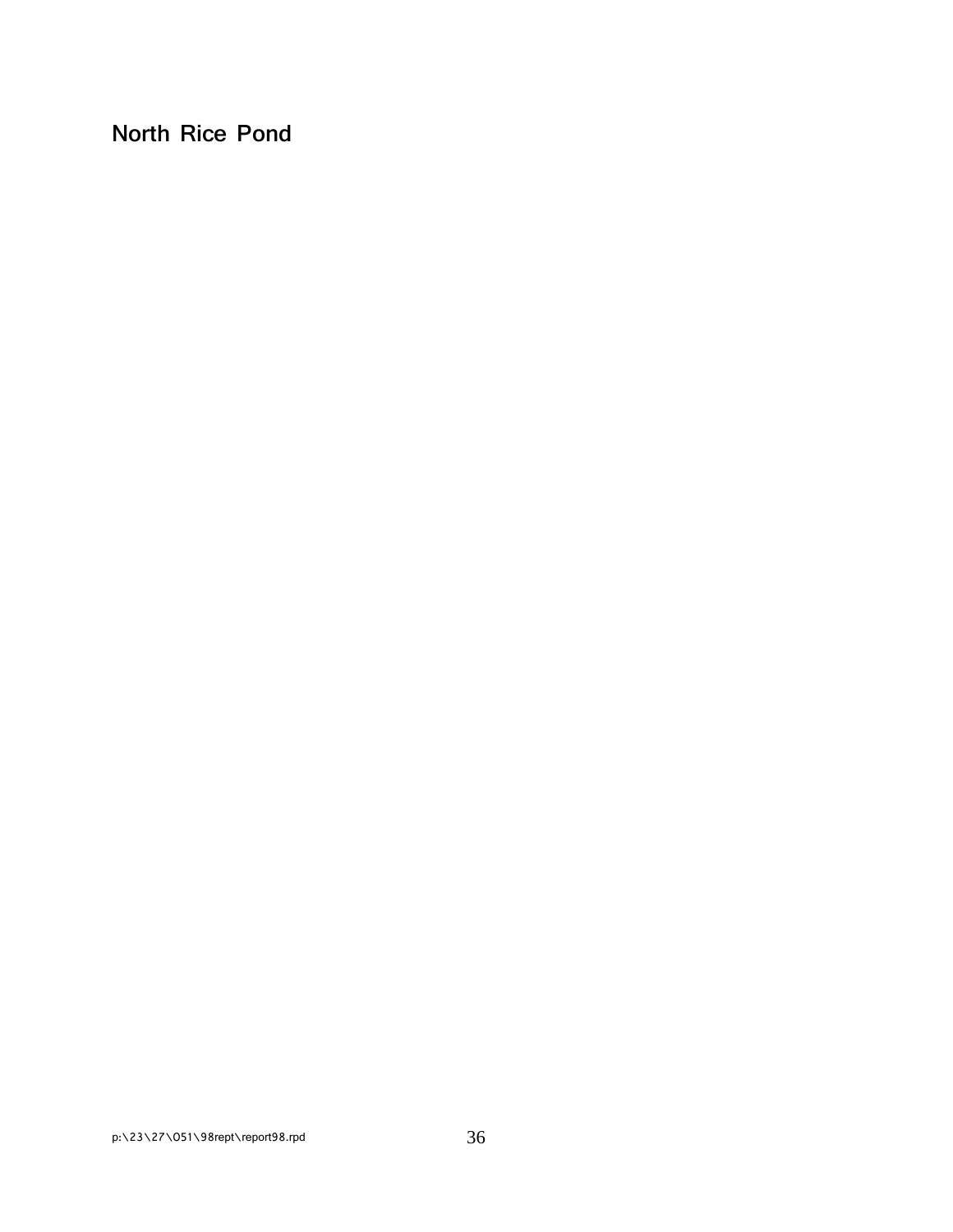**South Rice Pond**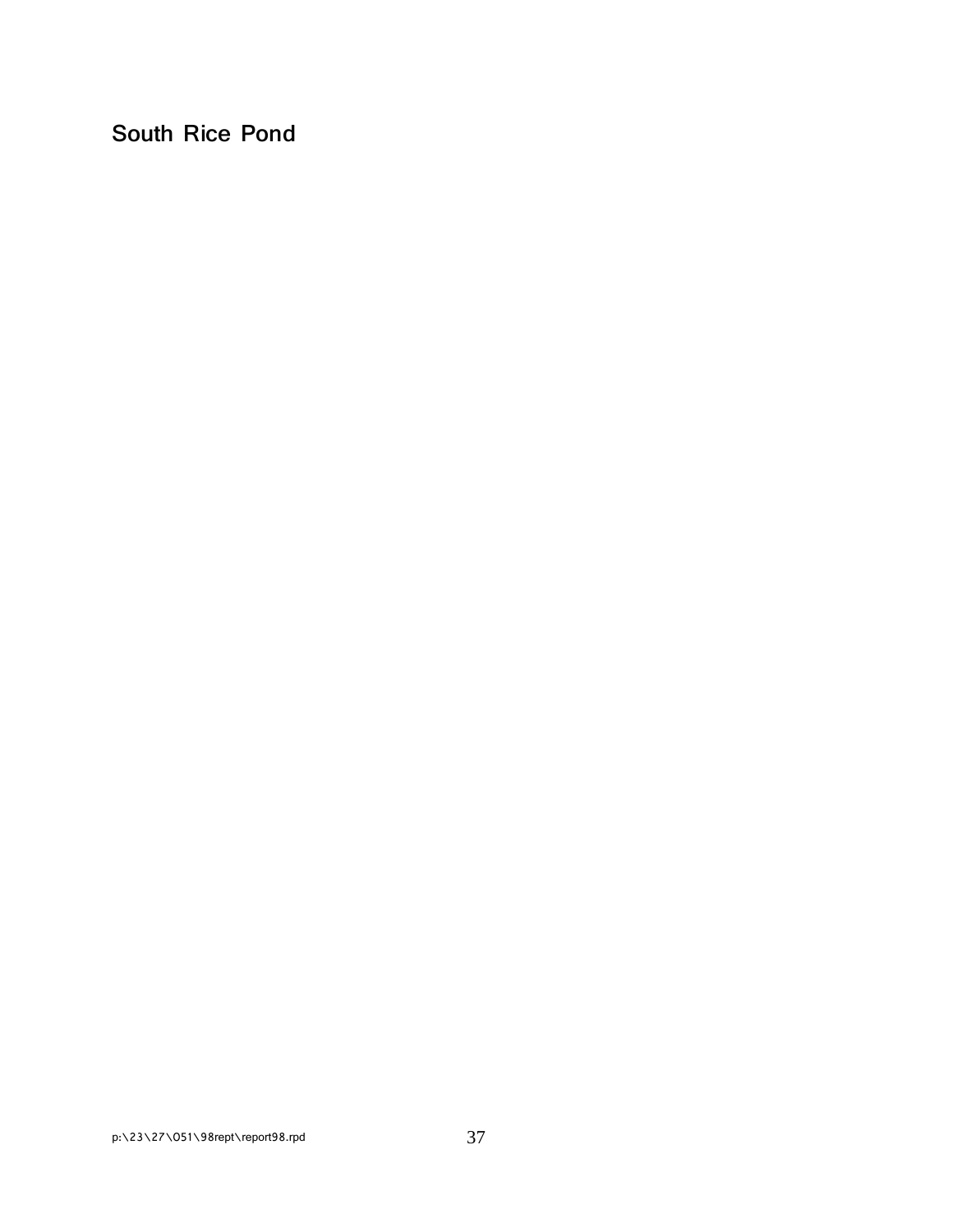**Appendix B**

**1998 Biological Data**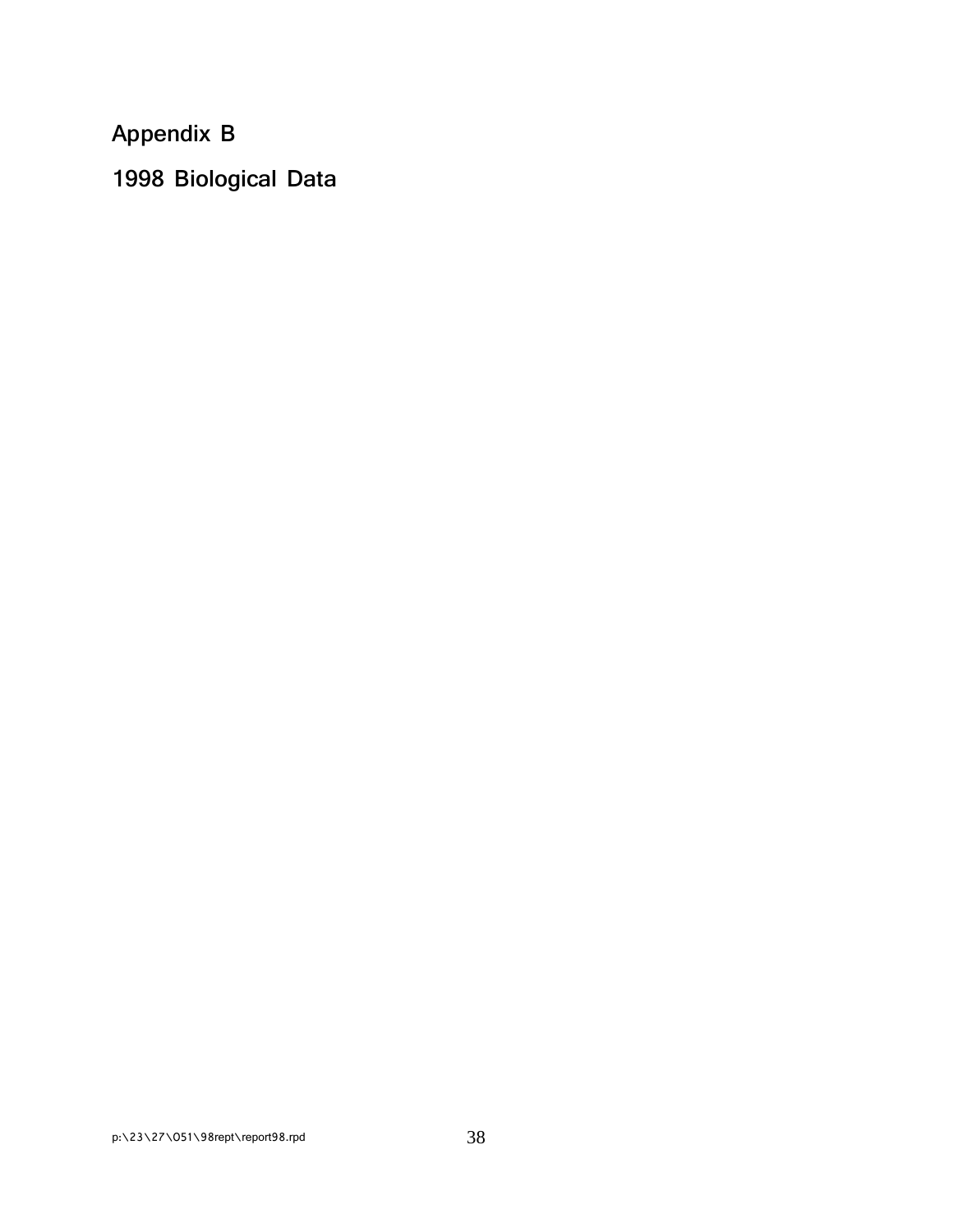**Sunset Hill Pond (Cavanaugh Lake)**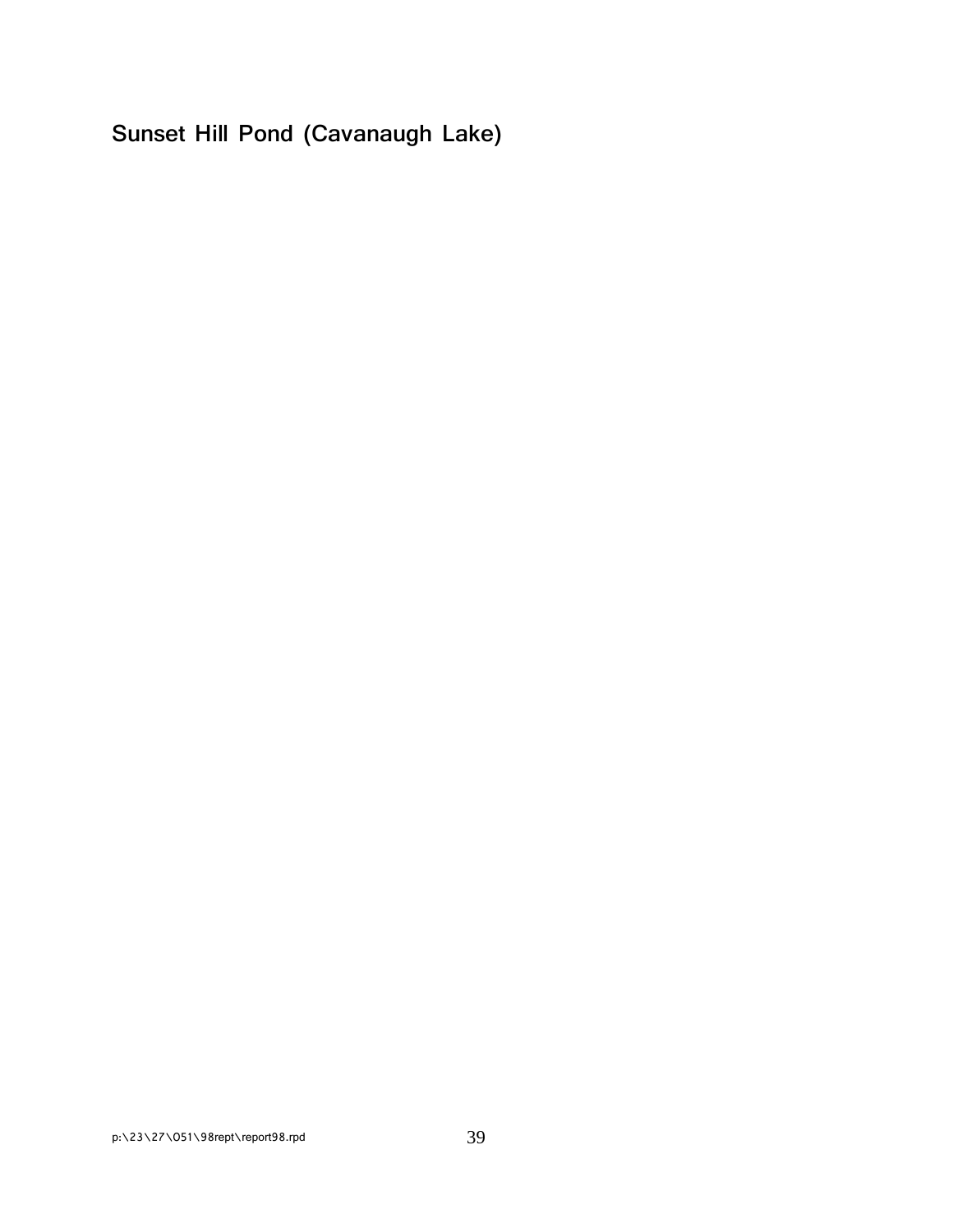**North Rice Pond**